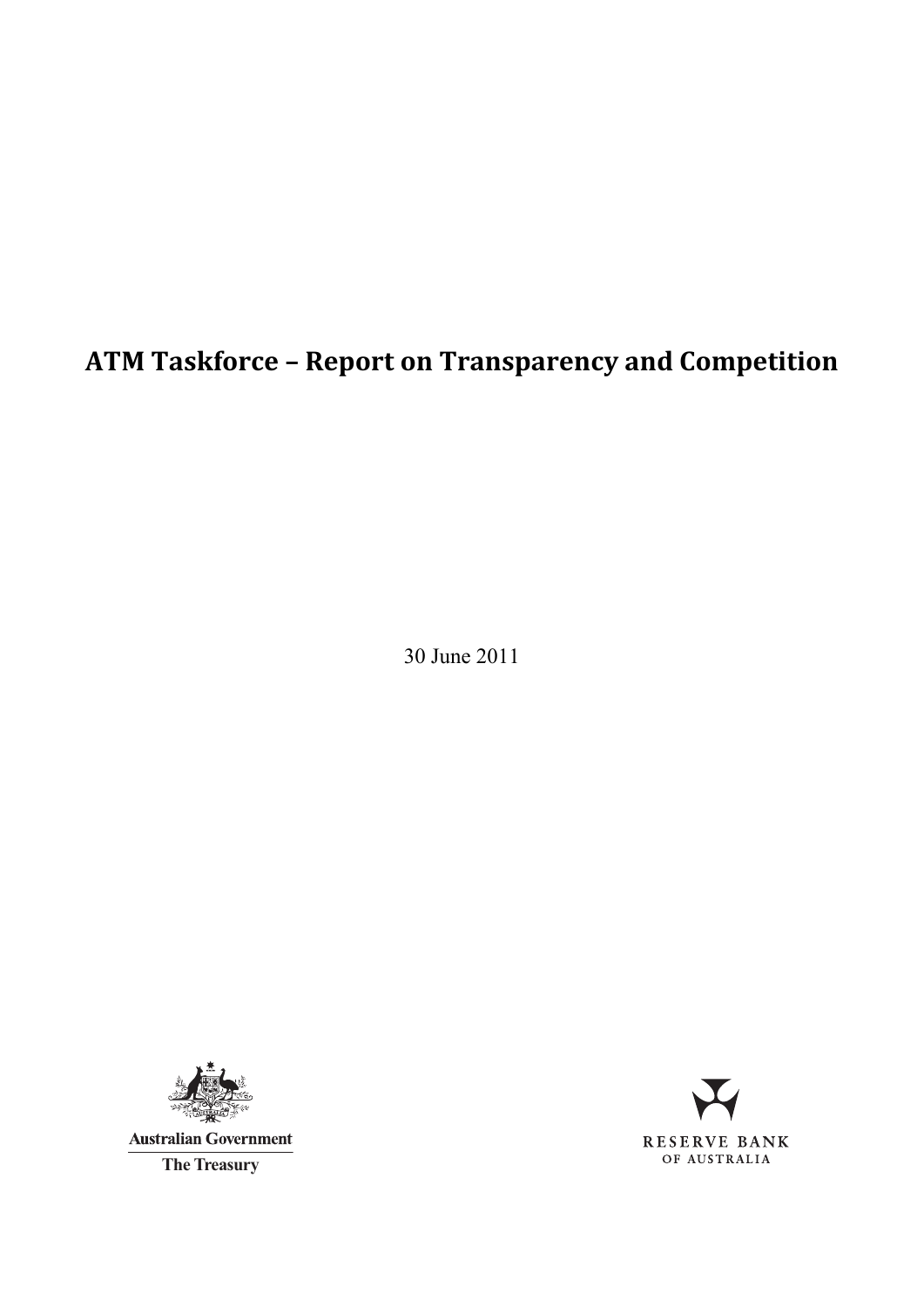#### © Commonwealth of Australia 2011

#### ISBN 978-0-642-74781-5

This publication is available for your use under a Creative Commons Attribution 3.0 Australia licence, with the exception of the Commonwealth Coat of Arms, the Treasury logo, the RBA logo, photographs, images, signatures and where otherwise stated. The full licence terms are available from http://creativecommons.org/licenses/by/3.0/au/legalcode.



Use of Treasury and RBA material under a Creative Commons Attribution 3.0 Australia licence requires you to attribute the work (but not in any way that suggests that the Treasury or the RBA endorses you or your use of the work).

*Treasury and RBA material used 'as supplied'* 

Provided you have not modified or transformed Treasury or RBA material in any way including, for example, by changing the Treasury or RBA text; calculating percentage changes; graphing or charting data; or deriving new statistics from published Treasury or RBA statistics – then Treasury and the RBA prefer the following attribution:

*Sources: The Australian Government the Treasury and the Reserve Bank of Australia*

Derivative material

If you have modified or transformed Treasury or RBA material, or derived new material from those of the Treasury or the RBA in any way, then Treasury and the RBA prefer the following attribution:

*Based on The Australian Government the Treasury and Reserve Bank of Australia data*

#### **Use of the Coat of Arms**

The terms under which the Coat of Arms can be used are set out on the It's an Honour website (see www.itsanhonour.gov.au)

#### **Other Uses**

Inquiries regarding this licence and any other use of this document are welcome at:

Manager Communications The Treasury Langton Crescent Parkes ACT 2600 Email: medialiaison@treasury.gov.au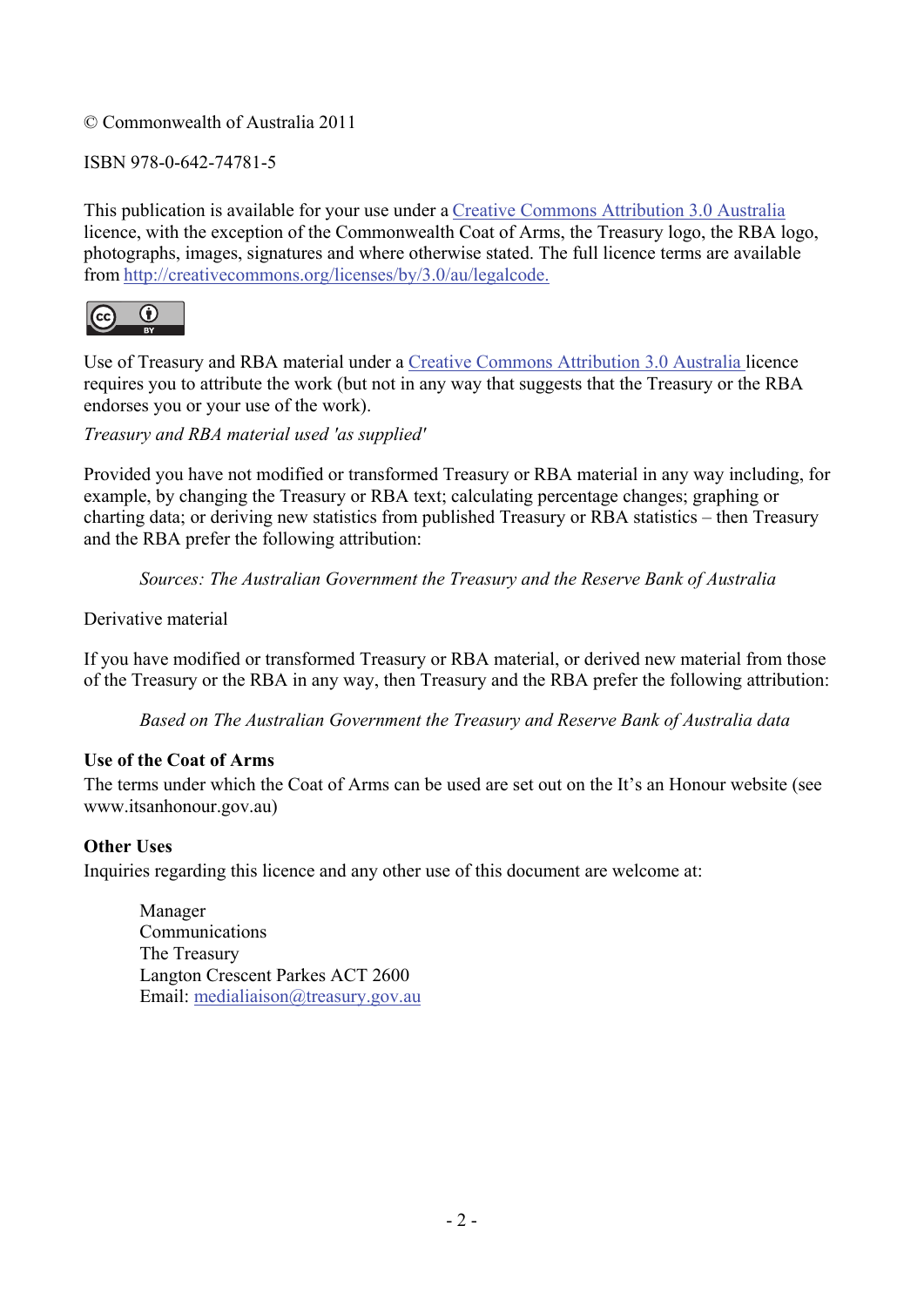# **ATM Taskforce – Report on Transparency and Competition**

# **I. Key Findings**

1. The taskforce reviewed the impact of the March 2009 reforms on the Australian ATM market and considered the structure of the ATM market. The taskforce examined the need for further action to enhance transparency and competition.

2. Australia has over 30 deployers of ATMs, which currently provide around 29 500 ATMs around the country, placing Australia fifth internationally in terms of ATMs per capita. Around half of these ATMs are part of networks operated by authorised deposit-taking institutions (ADIs), which provide account holders fee-free access to the network to which their ADI belongs. With the exception of residents of very remote Indigenous communities, most Australian cardholders have access to a fee-free network of at least 1 800 ATMs.

3. The other half of Australia's ATM fleet is provided by independent deployers, a number of which have fleets that are as large as, if not larger than, those of the ADIs.

4. The reforms of March 2009 altered the way that ATM transactions are priced by: eliminating interchange fees (payments between card issuers and ATM owners); allowing ATM owners to levy a direct charge; and increasing the transparency of fees for cardholders. The reforms made it easier for customers to understand the costs of withdrawing cash and making balance enquiries at 'foreign' ATMs (that is, those which are not part of their own ADI's network).

5. In response to more transparent ATM fees, consumers have changed their behaviour, saving an estimated \$120 million on cash withdrawal fees in the year after the reforms and a further \$150 million the following year. This saving largely reflects cardholders shifting away from transactions at foreign ATMs to transactions at their own ATM networks. Today, the vast majority of ATM transactions in Australia do not incur a direct charge – around 70 per cent of ATM withdrawals are fee-free. Cardholders are also making increased use of free alternatives to ATMs (including telephone and internet banking as well as accessing cash provided by merchants through eftpos transactions).

6. At the same time, consumers are able to access foreign ATMs in a range of convenient locations by paying a direct charge to ATM owners. While prices of foreign transactions at some ATMs have risen since the reforms, others have fallen. Overall though, the average fee actually paid by consumers making foreign-ATM cash withdrawals has remained stable at about \$2.00, which was the norm prior to the 2009 reforms. This price compares well by international standards.

7. Also, the move to direct charging has made it easier for independent deployers to participate in the ATM market and to provide ATMs in higher-cost locations. Since 2009, the number of ATMs has increased by around 2 500, at a faster pace than over the preceding years. Growth has occurred in metropolitan and non-metropolitan areas; the latter currently accounts for about 42 per cent of all ATMs.

8. Independent ATM deployers tend to locate their machines in 'convenience' locations such as stores, petrol stations and licensed venues – which tend to have high site costs – and impose higher direct charges than ATMs operated by ADIs. However, ADI-operated ATMs still account for most transactions in Australia, including foreign transactions: independent ATMs account for only 16 per cent of transactions. While there is some variation in direct charges among different providers, many deployers charge similar fees across their ATM fleets, regardless of the geographical location of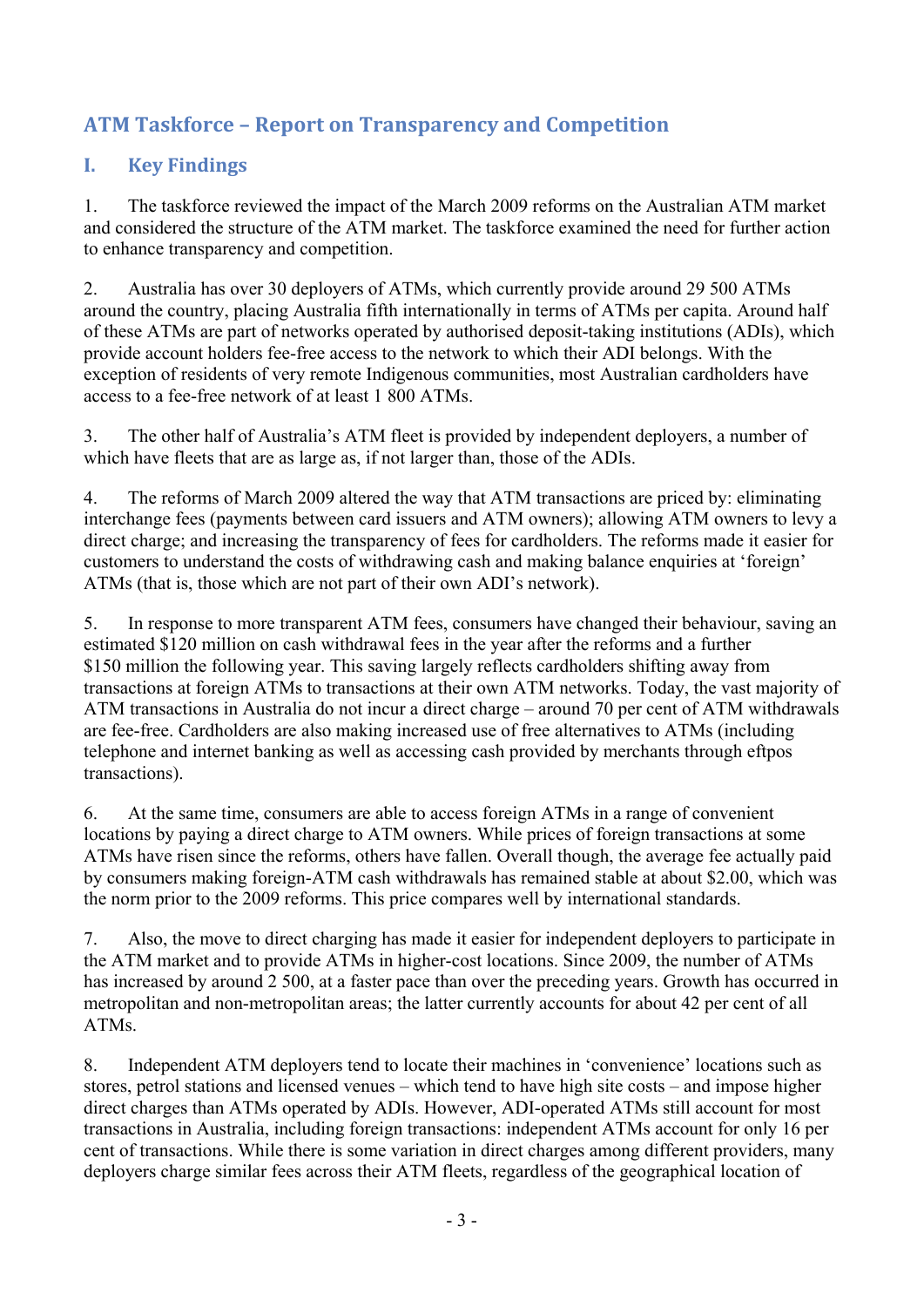ATMs (for example, urban, rural or remote locations). Some do vary their charges across different types of premises (stores versus licensed venues, for example), but even these providers do not differentiate according to geographical location.

9. Independent deployers rely on direct-charge revenue and therefore compete with one another as well as with ATMs owned by ADIs. They must also compete with widely available substitutes for the services provided by ATMs. These include telephone- and internet-banking services provided by ADIs, cash provided by merchants through eftpos transactions (cash-outs), and payment by debit, credit and pre-paid cards. The accessibility of these alternatives means that for most Australians, payment of a direct charge to use a foreign ATM is generally a matter of convenience rather than necessity.

10. The exception to this is residents of very remote Indigenous communities. They lack access to free ATMs provided by ADIs and find it difficult to access free alternative banking channels. This means that they rely heavily on independent ATMs. Also, due to a range of socioeconomic and cultural factors, they tend to make much more frequent use of ATMs than other Australians. Hence, they spend a substantial sum on fees associated with frequent ATM use. These issues were the focus of the taskforce's February 2011 report to the Government. The taskforce is currently working with industry and other government agencies on measures to address these issues.

11. To further enhance transparency and competition in Australia's ATM industry, the taskforce recommends that consideration be given to requiring upfront disclosure of ATM direct charges (currently these are made clear only after a cardholder has progressed through a number of steps after inserting their card into an ATM). This could be done through external signage or through on-screen disclosure. Further consultation with industry will be needed to determine the exact form of any disclosure requirement and to minimise the costs of compliance where possible. Such an improvement to transparency has the potential to enhance price competition, at the margin, for foreign-ATM transactions.

12. To support this initiative, the taskforce also recommends that ATM deployers should regularly provide data on their pricing, activity and costs to the Reserve Bank for it to disseminate in an appropriate form. The Reserve Bank will need to consult further with industry to minimise the burden of providing these data.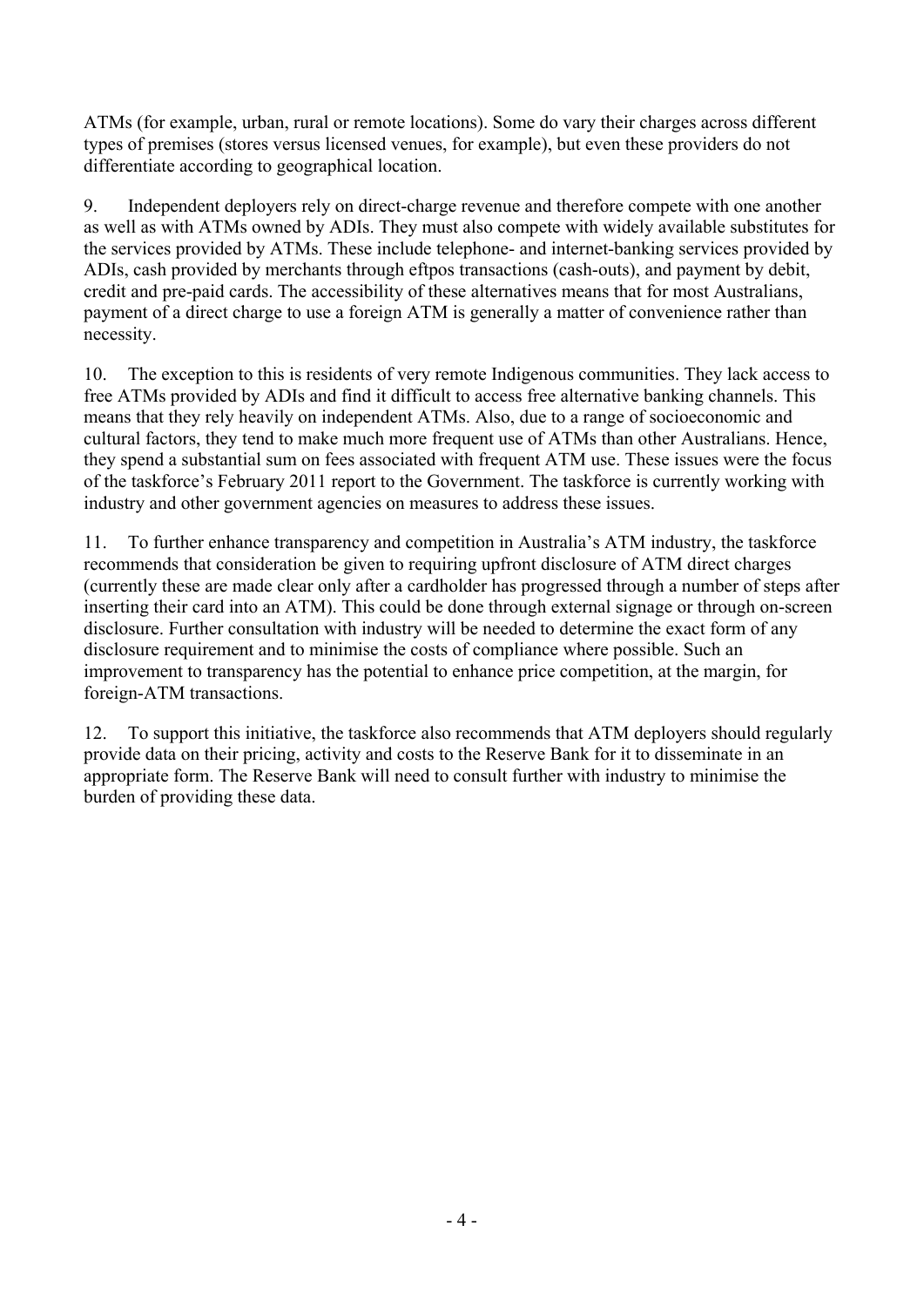#### **II. The Work of the Taskforce**

13. As set out in its terms of reference (Attachment A), the taskforce was asked to report on the impact of the March 2009 ATM reforms and to make recommendations on the need for further measures to enhance competition and transparency.

14. Using a range of data sources, the taskforce considered the impact of the reforms on: the transparency and level of ATM fees; consumer behaviour; competition in the ATM market; and deployment of ATMs. The taskforce consulted with financial institutions, independent ATM owners and a number of industry and consumer representatives (see Attachment C for further details). It also reviewed relevant reports by industry and consumer groups.

15. The taskforce sought additional data from all ATM owners, building on a number of earlier collections the Bank has conducted to monitor the impact of direct charging.<sup>1</sup> Specifically, the taskforce collected data from ATM deployers on: the number, postcode, location type, and level of direct charges at each ATM they own; the volume of transactions, as well as the volume of foreign-ATM transactions for which the cardholder did not face a direct charge, at those ATMs; and a detailed breakdown of the costs and revenues across their ATM fleets.

16. The rest of the report is structured as follows. Section III provides some background, describing the current structure of the ATM market and the reasons for the reforms of early 2009. Section IV describes the effect of these reforms across a number of important dimensions. A summary of the feedback from consultations is provided in Section V. The taskforce's analysis of the current state of competition and the nature of remaining inefficiencies is contained in Section VI. Recommendations of the taskforce are provided in Section VII. The report concludes with a discussion of suggested next steps in Section VIII.

#### **III. Background**

#### **Structure of the ATM Market**

17. When financial institutions set up their ATM networks in the late 1970s, cardholders could use only the ATMs belonging to their own financial institution. From the mid 1980s, ATM owners began negotiating links between their networks, and by 2001 cardholders could make use of any ATM in the country. Around this time, the independent ATM networks – deployers that are not ADIs – began to emerge in a significant way. Also, 'sub-networks' were formed to effectively link together ATMs of a number of financial institutions, providing their customers with access to a larger network.

18. Around half of the ATMs in Australia belong to ATM networks owned by financial institutions, and most of the remaining ATMs are owned by a small number of large independent deployers. There are over 30 ATM deployers in Australia, ranging from those with only a few machines to networks of almost 6 000 ATMs. In total, Australians have access to around 29 500 ATMs, compared with 27 000 ATMs prior to the March 2009 ATM reforms.<sup>2</sup> The increase largely reflects a number of new independent ATM owners. As of 2009, Australia ranked fifth

<sup>&</sup>lt;u>.</u> 1 These include the 2010 Consumer Payments Use Study and a number of ad hoc data requests, the results of which have been reported in three RBA *Bulletin* articles (April 2009, June 2010 and March 2011) and in Bagnall, Chong and Smith (2011).

<sup>2</sup> The December 2010 figure is from data provided to the Reserve Bank by ATM owners; the pre-reform figure is for December 2008 and from the Australian Payments Clearing Association (2011a).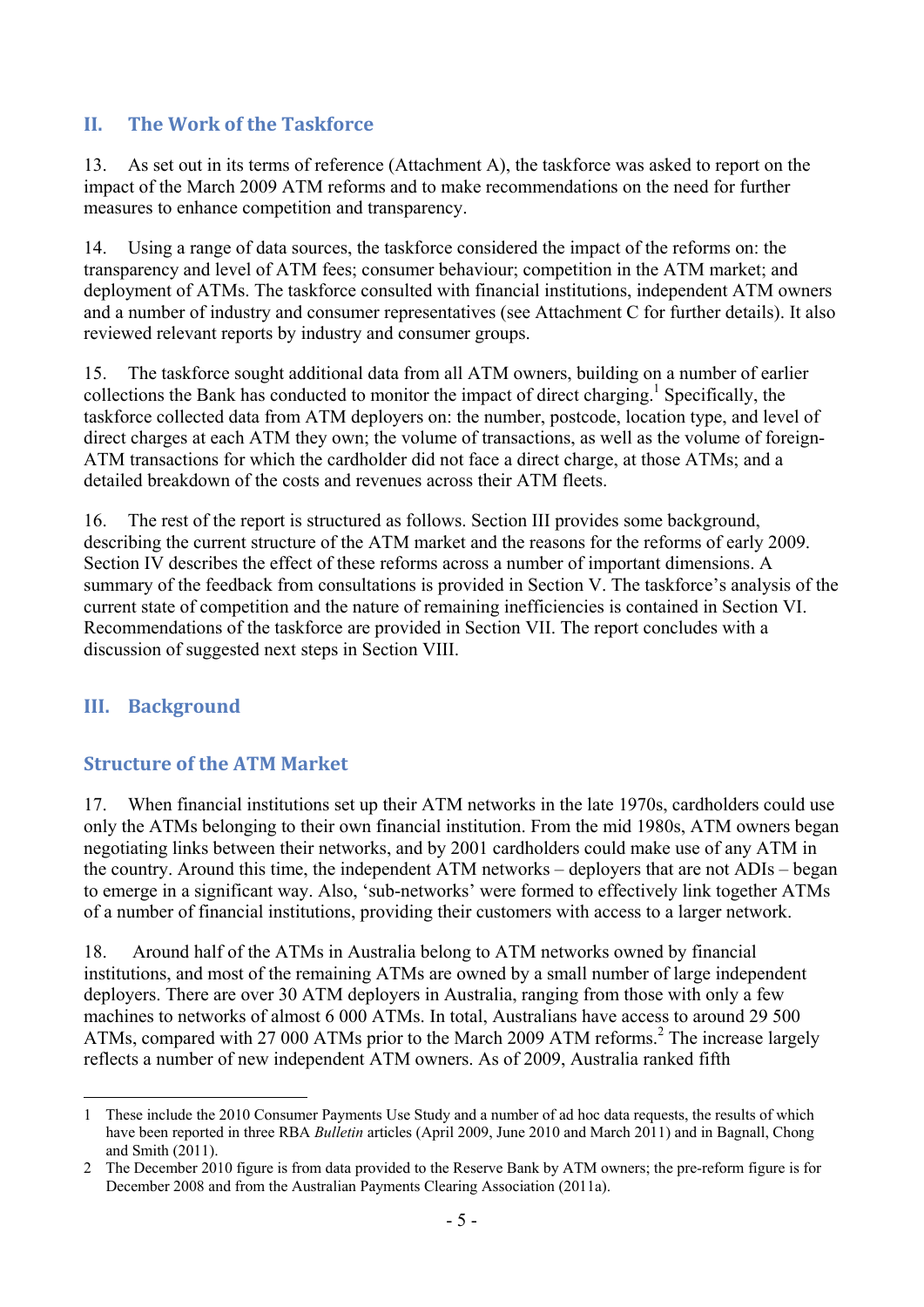internationally in terms of ATMs per person, with around 1 200 ATMs per million inhabitants (Graph 1).<sup>3</sup> Fees charged by machines in Australia are at the lower end of comparable fees charged in Canada, Germany, the United Kingdom and the United States (see Attachment B for further details).



19. There are two basic business models for ATMs in Australia – one suited to financial institutions and the other to independent deployers. Financial institutions compete for depositors by having large ATM networks that provide banking services, such as withdrawals and balance enquiries, at no direct cost to their own customers; any revenue generated from foreign-ATM transactions helps to cover some of the costs of their networks, but it is not the key consideration. Independent deployers, on the other hand, seek to generate fee revenue from all transactions on their ATMs, irrespective of the customer's bank.

20. These two different business models have implications for where ATMs are located as well as the costs of deploying and running ATMs. Financial institutions tend to install and manage machines in their branches and some 'high-street' locations in order to best serve their own customers. They also deploy machines that typically provide a somewhat wider range of services than independent ATM deployers (such as accepting deposits). By contrast, independent deployers generally install machines in 'convenience' locations such as stores, petrol stations and licensed venues in order to attract cardholders of any financial institution to use their services. To secure such locations can require deployers to pay a substantial rent or 'rebate' to the site owner, often in the form of a revenue-sharing arrangement.<sup>4</sup> At the same time, independent machines are often provided under an

<sup>1</sup> 3 International comparisons require careful interpretation as factors such as the geographic distribution of the population and take-up of debit cards will affect the demand for ATMs. Australia's relatively high level of ATMs per person may, in part, be attributed to its low population density and high take-up of debit cards.

<sup>4</sup> According to Edgar, Dunn & Company (2010), over the year to June 2010, independent deployers that were surveyed paid 43 cents on average in site costs per transaction, compared with 16 cents on average for financial institution deployers. These costs include site rentals and transaction fees/rebates paid to merchants.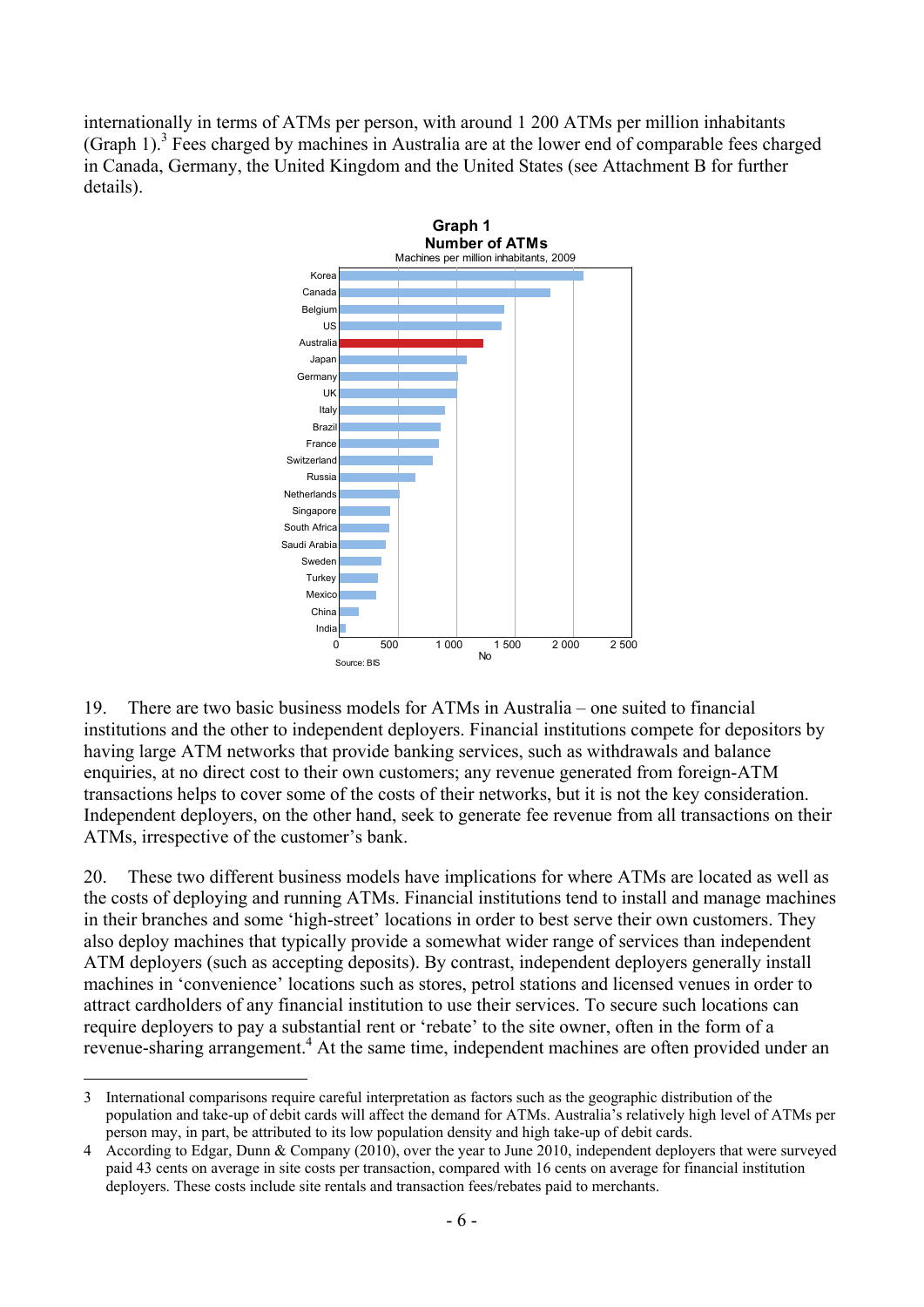arrangement whereby the manager of the site is responsible for stocking machines with cash, insuring machines and even undertaking some simple maintenance. These machines tend to be smaller and simpler in a number of ways.

21. In line with this, the average cost of a *machine* tends to be higher for financial institutions than independent deployers. Financial institutions also spend more per machine for cash handling and storage, machine hardware and software, and maintenance. Data from Edgar, Dunn & Company (2010) suggest that the average monthly cost of a machine deployed by a large bank is over \$3 500, while it is around \$1 400 for a large independent owner. This difference partly reflects the variable costs associated with much higher transaction volumes at ADI-deployed ATMs – over 6 500 for larger banks per machine monthly, compared with 1 200 for independent ATMs – which implies that, per machine, ADIs face higher costs for things such as cash replenishment, processing transactions, paper for receipts and printer cartridges.

22. However, independent deployers face significantly higher costs *per transaction* (on average) than financial institutions. This is because the substantial fixed costs associated with installing and running an ATM are spread across fewer transactions.<sup>5</sup> Edgar, Dunn & Company (2010) estimates average costs per transaction at 54 cents for large banks, compared with \$1.12 for large independent deployers. Data from individual deployers suggest that while the range of costs around these averages is relatively tight for the large banks, it is much wider for independent deployers.

23. While their costs per transaction are typically lower, financial institutions also earn much less revenue per transaction on average than independent deployers. This is because the vast majority of transactions at ATMs of financial institutions (around 83 per cent) do not incur a direct charge, while almost all transactions at independent deployers' machines do. Hence, for financial institutions as a whole, revenue from direct charges does not cover the cost of providing their ATM networks despite attracting high transaction flows at their machines (Flood, Hancock and Smith 2011). Of course, they can make up for this shortfall through other sources of revenue, such as account keeping fees. Also, transactions at ATMs help to reduce the burden on financial institutions of providing face-to-face transactions in branches.

24. Direct charges vary across different types of ATM locations, reflecting, in part, the types of deployers typically associated with each location (Table 1). The average direct charge at independent ATMs is higher than at financial institution ATMs: \$2.15 for withdrawals and \$1.96 for balance enquiries at independent ATMs, compared with \$1.94 and \$1.68, respectively, at financial institution ATMs for users who are not members of that network. Direct charges tend to be higher in licensed venues than other locations, followed next by retail premises. At these locations it makes sense to have a limited number of ATMs (if not just one) to provide a convenient service to customers who are willing to pay to avoid having to go elsewhere to find an alternative. These 'convenience' machines are more likely to be deployed by an independent ATM owner, with a substantial portion of the direct charge revenue being shared with the owner of the premises. Indeed, around 80 per cent of ATMs in licensed venues and retail locations are provided by independent ATM owners.

25. On average, ATMs in the branches of financial institutions offer the lowest direct charge for foreign withdrawals while charges in shopping centres and on-street locations are also relatively low. Currently, the highest direct charge in any location is \$5.00 for cash withdrawals at a specialised venue (based on evidence provided to the Reserve Bank).

<sup>&</sup>lt;u>.</u> 5 Fixed costs relate to such things as hardware, software, installation and communications infrastructure, as well as fixed site rental costs.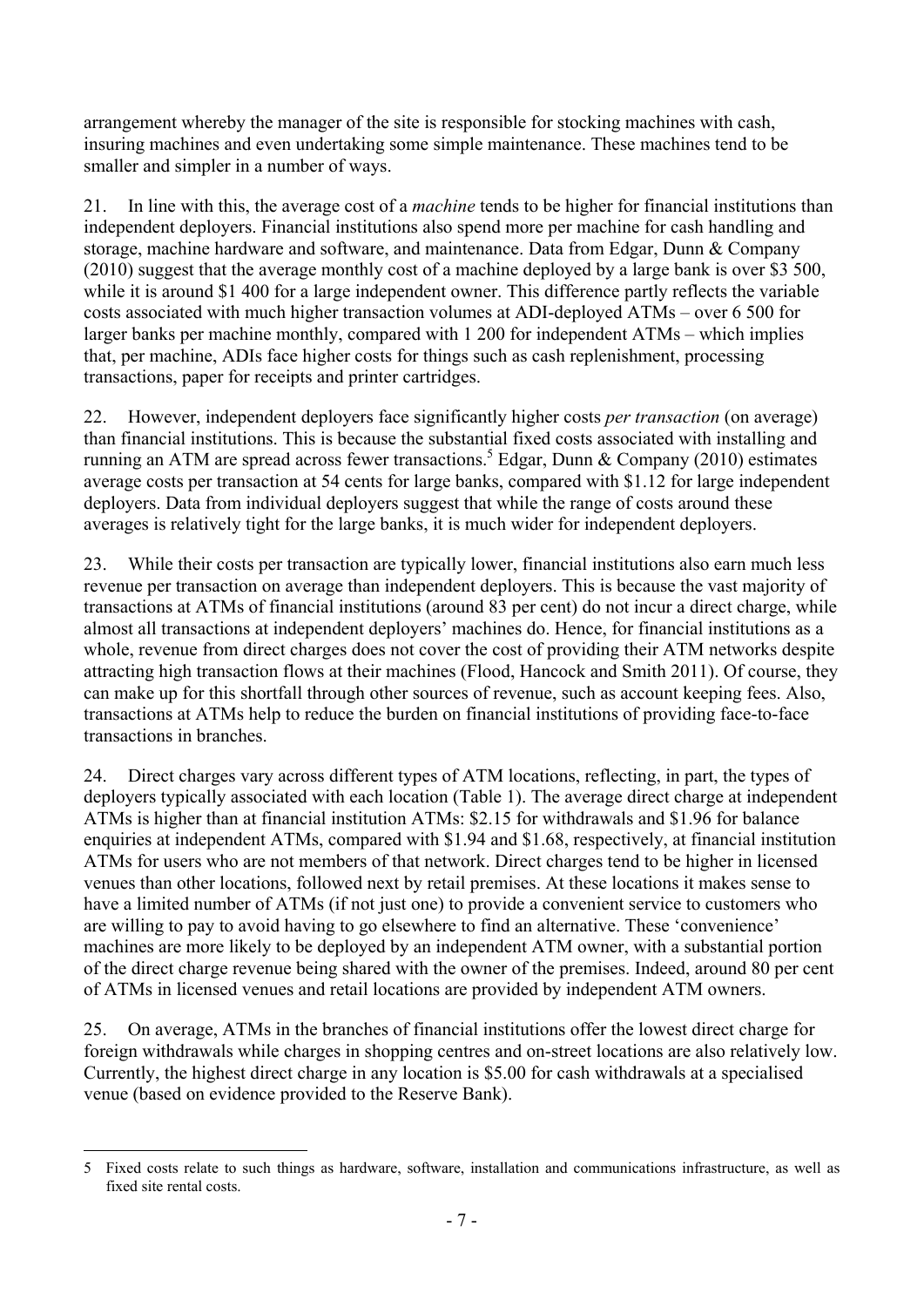|                               | <b>ATMs</b> | Withdrawal             |         | <b>Balance enquiry</b> |         |
|-------------------------------|-------------|------------------------|---------|------------------------|---------|
|                               | (Per cent)  | Average <sup>(b)</sup> | Maximum | Average <sup>(b)</sup> | Maximum |
| Retail premises               | 31.5        | \$2.08                 | \$3.50  | \$1.84                 | \$2.85  |
| Licensed venue <sup>(a)</sup> | 23.5        | \$2.15                 | \$4.00  | \$1.93                 | \$2.85  |
| <b>Branch</b>                 | 20.6        | \$1.94                 | \$2.50  | \$1.76                 | \$2.00  |
| Shopping centre               | 15.1        | \$1.96                 | \$2.50  | \$1.73                 | \$2.00  |
| <b>Street</b>                 | 5.7         | \$1.97                 | \$2.50  | \$1.76                 | \$2.50  |
| Other                         | 3.6         | \$2.04                 | \$5.00  | \$1.69                 | \$2.50  |

26. There is also some variation in direct charges across cities, regional areas and remote areas (Table 2).<sup>6</sup> Direct charges on withdrawals are around 13 cents higher on average in very remote locations than in major cities. However, this is not so much because ATM owners apply higher direct charges in remote areas than in major cities. Rather, it tends to reflect the fact that a higher proportion of ATMs in very remote locations are provided by independent ATM owners, which have higher direct charges on average. Independent deployers are better suited to servicing locations where the cost of installing and maintaining ATMs is relatively high because they levy a direct charge on all of their transactions.

|              |         | <b>As at December 2010</b><br>Withdrawal |         | <b>Balance enquiry</b> |  |
|--------------|---------|------------------------------------------|---------|------------------------|--|
|              | Average | Maximum                                  | Average | Maximum                |  |
| Major cities | \$2.03  | \$5.00                                   | \$1.80  | \$2.85                 |  |
| Regional     | \$2.06  | \$4.00                                   | \$1.85  | \$2.85                 |  |
| Remote       | \$2.09  | \$2.85                                   | \$1.91  | \$2.85                 |  |
| Very remote  | \$2.16  | \$3.00                                   | \$1.91  | \$2.85                 |  |

27. The ATM market is part of the broader market for accessing cash (and making payments more generally) and obtaining account balances. For instance, most consumers have access to cash through eftpos cash-outs and their own bank's branch network, and for the purpose of making a transaction cash can be supplanted by some form of card payment. Most consumers can obtain their account balances from sources such as telephone or internet banking (including via mobile phones), as well as through their own bank's branches. Also, customers of many financial institutions can conduct

1

<sup>6</sup> The Australian Bureau of Statistics' (ABS) *Australian Standard Geographical Classification (ASGC) Remoteness Structure* identifies five remoteness area classes: major cities; inner regional; outer regional; remote; and very remote areas. Remoteness is based on a weighted proximity by road to five different sized urban centres with populations large enough to support a particular level of services. As of the 2006 census, just under 70 per cent of Australia's population lived in major cities, with a further 30 per cent in (inner and outer) regional areas (e.g. Launceston). The remaining population lived in the remote areas (including towns such as Alice Springs) and very remote areas.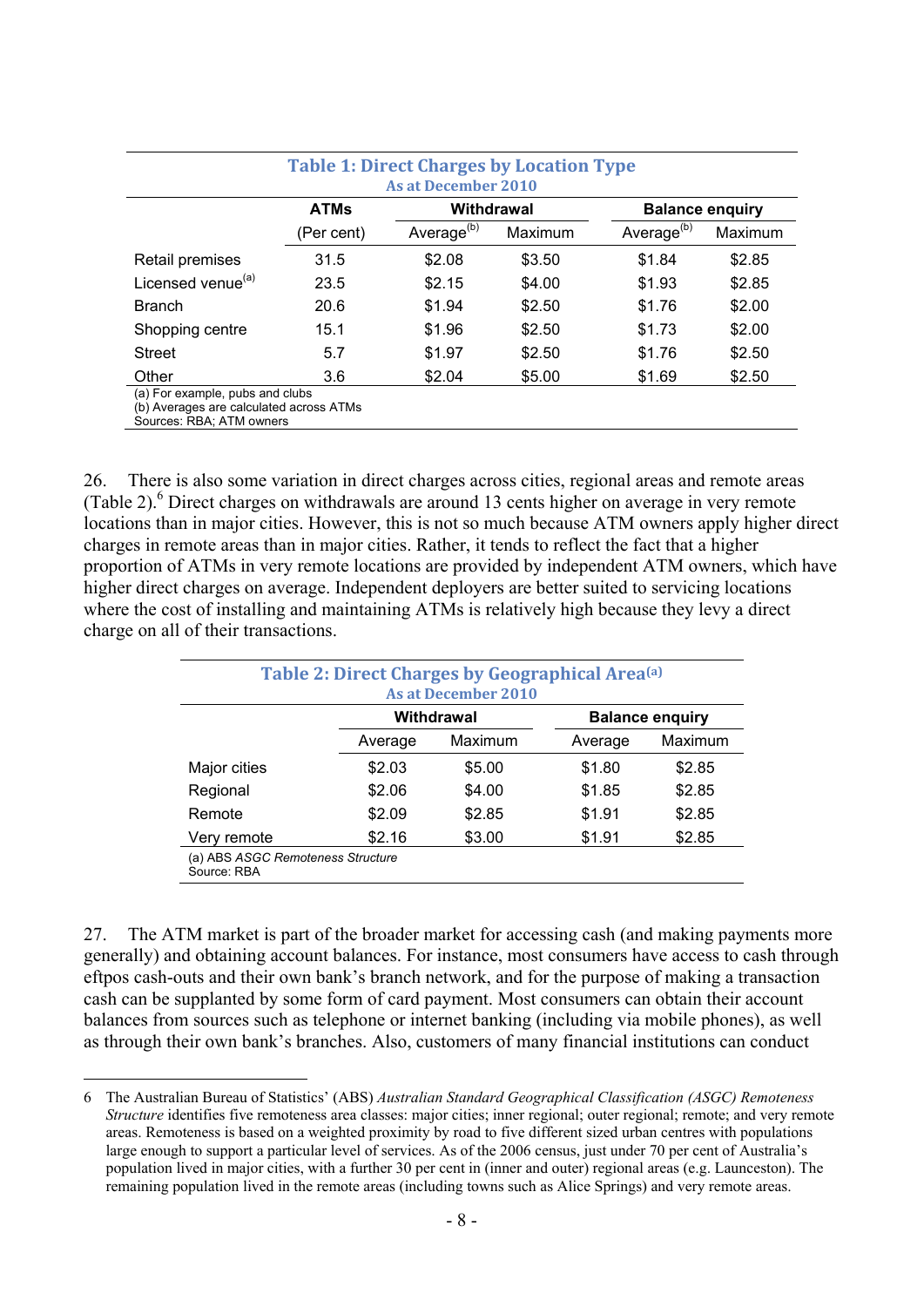banking business at Australia Post offices. All of these channels compete directly with ATMs and should be borne in mind when examining competition in the ATM market.

# **The 2009 reforms**

28. As mentioned above, the Australian ATM system currently comprises a number of separate ATM 'networks' that are linked together so that cardholders can withdraw cash from any ATM in Australia. This provides an important public benefit, providing cardholders with choice and convenience, as well as helping to promote competition between financial institutions. The linkages between ATM networks were created through bilateral agreements between network owners. Prior to the reforms of 2009, in return for providing access to their ATM networks, ATM owners were paid an 'interchange fee' by card issuers; \$1.00 was the norm. Generally, the card issuer recovered the interchange fee by charging the cardholder a 'foreign fee', which by early 2009 was typically \$2.00 per transaction (although some card issuers absorbed some or all of the interchange fee and other costs). Hence, most cardholders faced a \$2.00 charge, although they would only see this when they received their monthly or quarterly account statement.

29. In addition to a lack of transparency, there were two other problems with the system: a lack of competitive pressure on interchange fees; and difficulties for new providers to access the system.

30. A report by the Reserve Bank and the Australian Competition and Consumer Commission (2000) investigated ATM interchange fees as part of a study on debit and credit card schemes. ATM interchange fees were found not to have changed much, if at all, over time. The bilateral nature of interchange fee negotiation made it very difficult for existing ATM owners and card issuers to agree to any changes. The potential loser in any renegotiation had no incentive to move away from an existing agreement, so unless the potential beneficiary was prepared to walk away from the agreement – which was difficult once cardholders had become used to universal access – the interchange fee was likely to remain unchanged. Indeed, most of the changes that did occur were the result of mergers between financial institutions.

31. The inflexibility of interchange arrangements meant that the fees bore little relationship to the cost of providing an ATM withdrawal. As a result, it was uneconomic to deploy ATMs in areas where the costs were higher than the interchange fee, even if consumer demand for ATM services was high in those locations. There was also a risk that interchange fees would have remained unchanged even as costs rose, making more and more ATMs uneconomic. Independent ATM networks would have been particularly vulnerable since interchange fees were their main source of income, unlike financial institutions, which could choose to cross-subsidise their ATM services from other parts of their business. Hence, there was a real risk that the number of ATMs would have declined over time, making it less convenient for cardholders and even leading to the complete removal of ATMs from regions that are more remote or generate relatively little 'traffic'.

32. A further limitation of this earlier system was that for foreign-ATM transactions, the cost that the cardholder faced (the foreign fee) was independent of the particular machine they visited. Therefore, there was no incentive for consumers to choose the ATM with the lowest interchange fee, nor for ATM owners to lower their interchange fees to attract more users.

33. Bilateral arrangements in the ATM system also made access difficult for prospective new providers of ATM services. First, any potential new provider wishing to be a direct participant in the system had to approach each existing participant separately to negotiate a bilateral connection. This was exacerbated by slight differences in business and technical requirements among participants.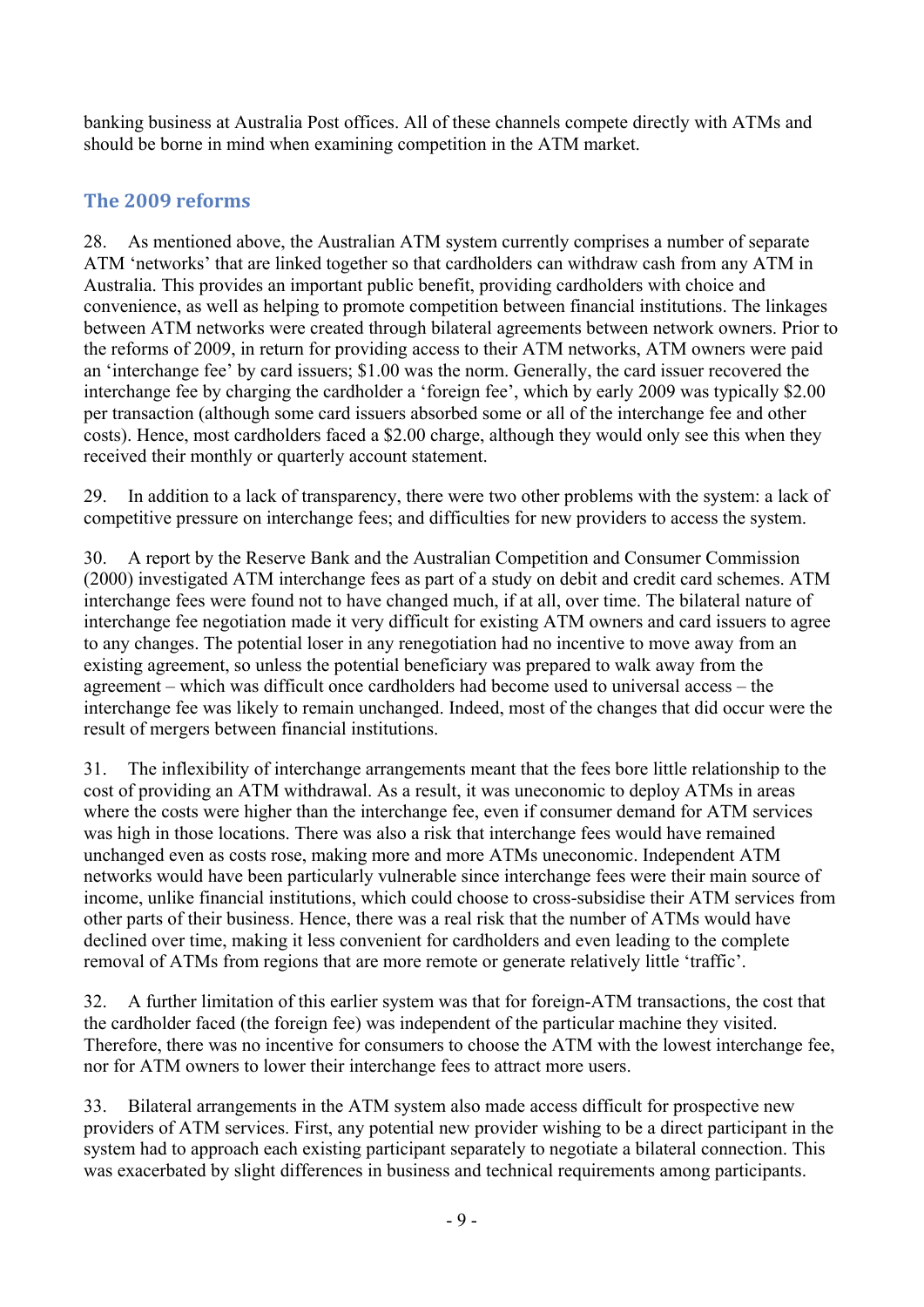Second, existing participants had little incentive to facilitate the connection of a potential competitor. Third, a new provider might be unable to negotiate an interchange fee – which was essentially a price of access – or only be able to negotiate one that would render its operations uncompetitive.

34. To address these concerns, the ATM industry developed a reform package for the ATM system, with support from the Reserve Bank.<sup>7</sup> The reforms were introduced in March 2009. The centrepiece of the package was 'direct charging', whereby ATM owners levy a fee directly on the ATM user rather than indirectly through interchange fees on the cardholder's financial institution. Interchange fees were abolished, with some accommodation for financial institutions with smaller networks of their own to provide their cardholders with fee-free access to larger ATM networks. The reforms also included new rules that improved access to the ATM system for prospective new providers, including measures to facilitate timely access to the system and to cap the one-off costs of establishing the necessary connections.

35. Following the reforms, ATM owners are now required to make cardholders aware of the direct charge for a foreign-ATM transaction and allow them to cancel the transaction if they are not prepared to pay the fee.<sup>8</sup> This requirement is imposed through industry rules, which specify that this on-screen disclosure must be given as early as possible in the transaction sequence (APCA 2011b). If the cardholder elects to proceed with the foreign ATM transaction and requests a receipt, the rules also require that the direct charge be separately identified on that receipt. This is a significant improvement in transparency compared with the previous situation under which the fee for using a foreign ATM was disclosed only on the cardholder's account statement, usually well after the transaction had taken place.

# **IV. Effect of the 2009 Reforms**

36. The most noticeable effect of the move to more transparent pricing for foreign-ATM transactions was the shift in consumer behaviour away from foreign-ATM transactions. The fact that ATM owners now receive the direct charge has also changed the business case around ATM provision, leading to: increased availability of ATMs; the entry of new deployers into the market; and an expansion in networks providing their customers with fee-free transactions. At the same time, costs facing many ATM deployers – most notably site costs – have risen significantly, partly in response to the reforms. Finally, while there is now greater dispersion in the prices of foreign ATM transactions, the average price paid for cash withdrawals has been very stable, at around \$2.00.

## **Shift in consumers' behaviour**

- 37. Consumers overall are spending less on ATM fees. There are three elements to this:
	- first, there has been a shift from foreign to fee-free ATMs in response to increased transparency (Graphs 2 and 3). This has been helped by opportunities provided by financial institutions making new arrangements with other providers to allow their own customers access to more fee-free ATMs;

<sup>1</sup> 7 For more detail, see RBA (2008, 2009a and 2009b).

Some institutions also add their own ATM fee, often when the number of withdrawals exceeds a monthly limit. Any institution doing this is responsible for disclosing the fee to the cardholder. The on-screen message discloses that this is a possibility.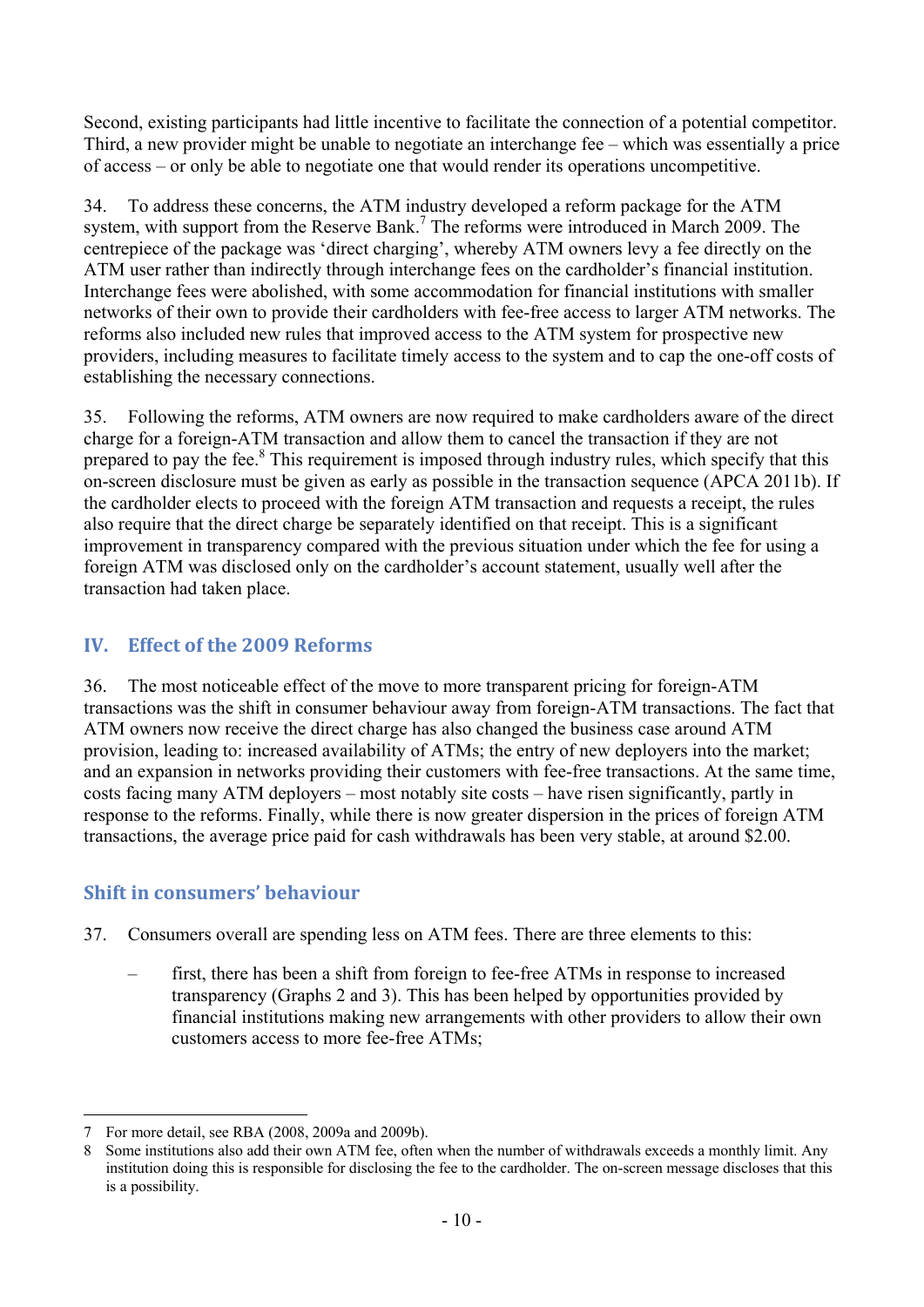- second, the number of cash withdrawals from all ATMs actually fell in the two years following the reforms of 2009, compared with a growth rate of about 4 per cent per annum in the four years preceding the reforms (Graph 4). At the same time, cardholders have economised on transactions, in part by taking out more cash per transaction; and
- third, there has also been greater use of other means to obtain cash, most notably eftpos cash-outs, which typically do not attract a fee (Graph 5).<sup>9</sup>





<u>.</u>

<sup>9</sup> Movements in cash withdrawals during the period immediately following the reforms were also influenced by both the global financial crisis and Government stimulus payments.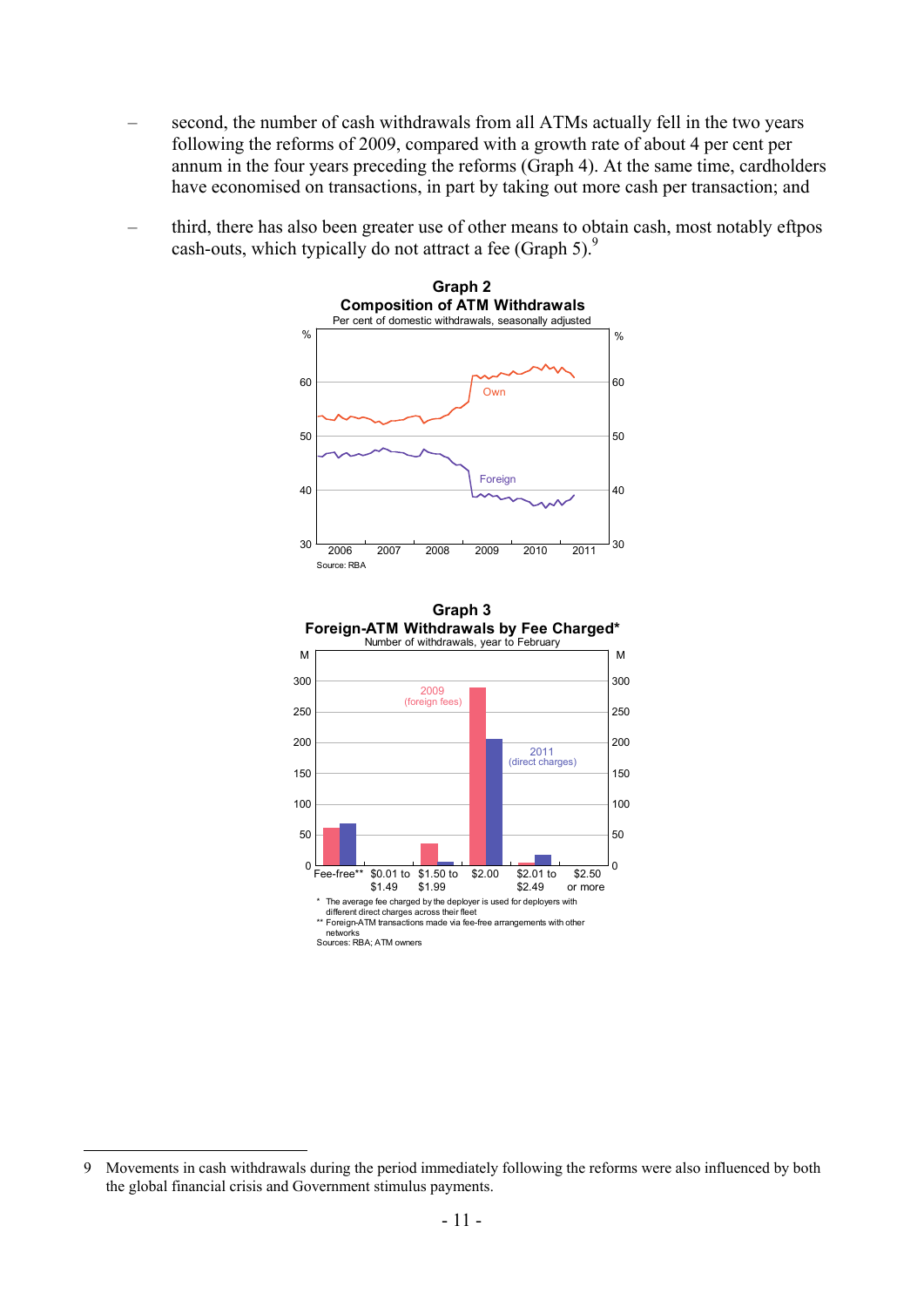

38. Related to these developments, there has also been a shift away from using cash as a payment method towards other means to make payments directly (using cards, for example). Data from the Reserve Bank's Consumer Payments Use Study indicate that between 2007 and 2010, the use of cash as a payment method declined from 70 per cent of the number of consumer payments to 64 per cent, with a commensurate increase in the use of credit and debit cards.<sup>10</sup> Consistent with this, by 2010 cash was the preferred payment method (used more frequently than all other payment methods combined) for purchases of \$40 or less, whereas in 2007 it was the preferred payment method for purchases up to \$50.

39. In combination, these changes have resulted in a reduction in ATM withdrawal fees paid of around \$120 million in the first year after the reforms and a further \$150 million in the following year.11 These estimates are likely to understate the full extent of savings associated with the reforms

<u>.</u>

<sup>10</sup> To better understand how individual consumers pay for goods and services, including their cash withdrawal behaviour, the Reserve Bank commissioned Roy Morgan Research to conduct a survey of payment patterns in late 2010. The 1 240 individuals who participated in the Study recorded details of every cash withdrawal they made during a given week, including the method used to withdraw the cash, the amount of cash obtained, and whether they paid a direct charge at an ATM. For further details, see Bagnall, Chong and Smith (2011).

<sup>11</sup> The savings in ATM fees on foreign ATM withdrawals is calculated by subtracting the total direct charges paid in each of the first and second years of the ATM reforms from the total foreign fees paid in the year preceding the ATM reforms. These foreign fees and direct charges are calculated using the number of foreign-ATM transactions from the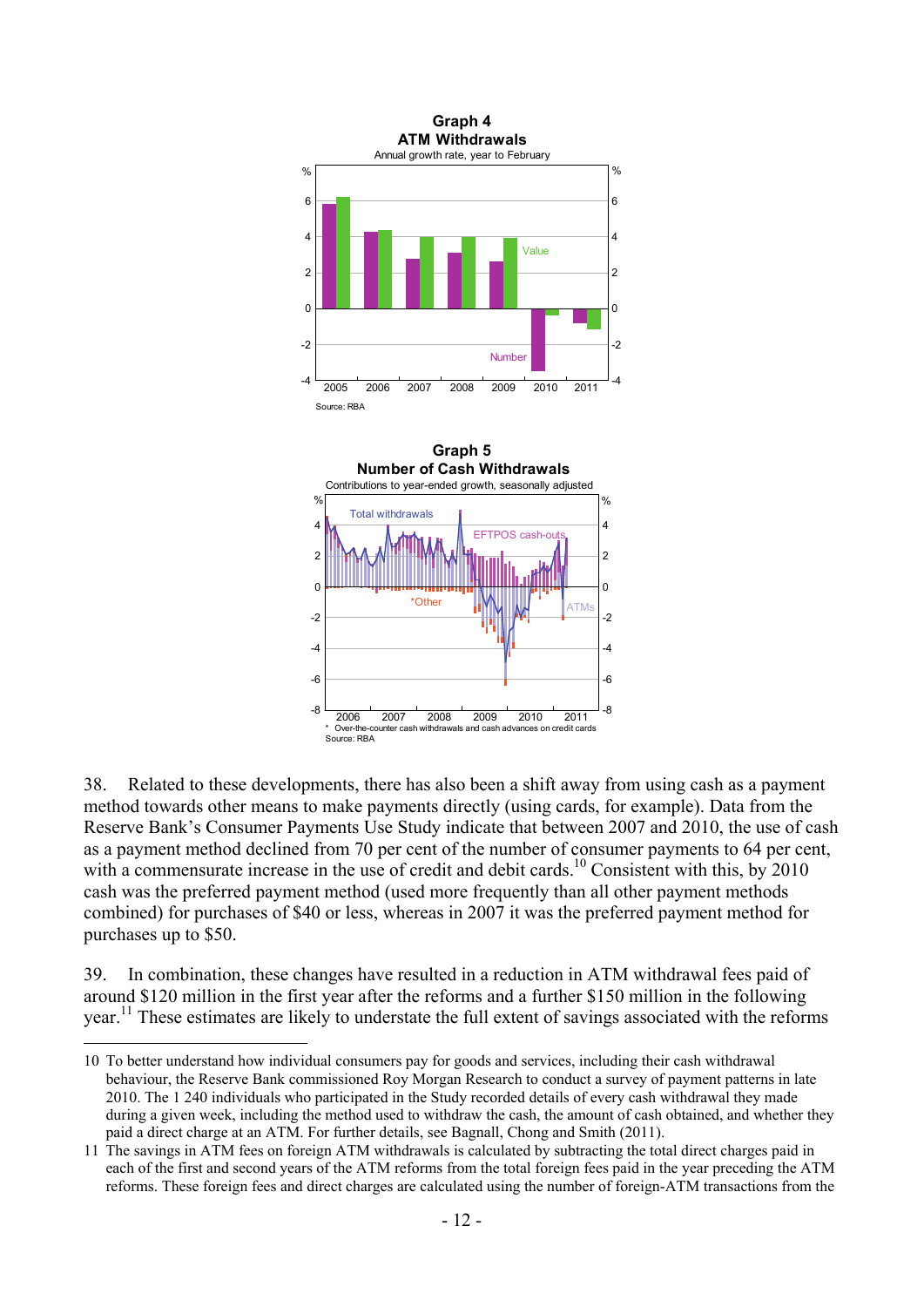since cardholders have also economised on balance enquiries that incur a direct charge (either by using their own ATM networks or alternatives such as telephone or internet banking).

40. One issue raised during the consultations conducted prior to implementing the 2009 reforms was that certain groups of consumers – particularly older people – may be less willing or able to seek out an ATM provided by their own financial institution and are, therefore, more likely to pay a fee. The Reserve Bank's Consumer Payments Use Study suggests, however, that younger consumers are much more likely to pay direct charges than older consumers (Graph 6). This probably reflects a variety of factors, such as different preferences regarding the use of their time and the locations of their cash withdrawals, with older consumers more likely to withdraw cash as part of a regular pattern.



41. Another issue often raised during consultations is that people in non-metropolitan areas are more likely to pay ATM charges than those in metropolitan areas because they have more limited access to ATMs provided by their own financial institution. The survey results confirm this: on average, people in regional areas pay a direct charge on a larger proportion of their ATM withdrawals (29 per cent) than those in major cities (20 per cent, Graph 7). ATM withdrawals incurring a direct charge also make up a slightly higher share of their cash withdrawals from all sources (18 per cent), compared with those living in major cities (14 per cent). However, the situation is quite different in areas classified as 'remote', where ATM withdrawals incurring a direct charge make up only 9 per cent of cash withdrawals from all sources – the lowest of any of the location classifications that can be analysed from the Consumer Payments Use Study. Instead, use of eftpos cash-outs in these areas tends to be much higher than in major cities. Hence, it appears that most people in remote areas can still access cash without paying a fee for ATM withdrawals.

Reserve Bank's Retail Payment Statistics and fee data from individual ATM owners, with adjustments made for feefree arrangements both before and after the ATM reforms; adjustments use a combination of data provided to the Reserve Bank by selected institutions on their fee-free arrangements and estimates by the Bank. Such fee-free arrangements include: agreements that provide cardholders with charge-free access to another owner's ATMs; ATM sub-networks (e.g. rediATM); and arrangements between merged financial institutions (Filipovski and Flood 2010).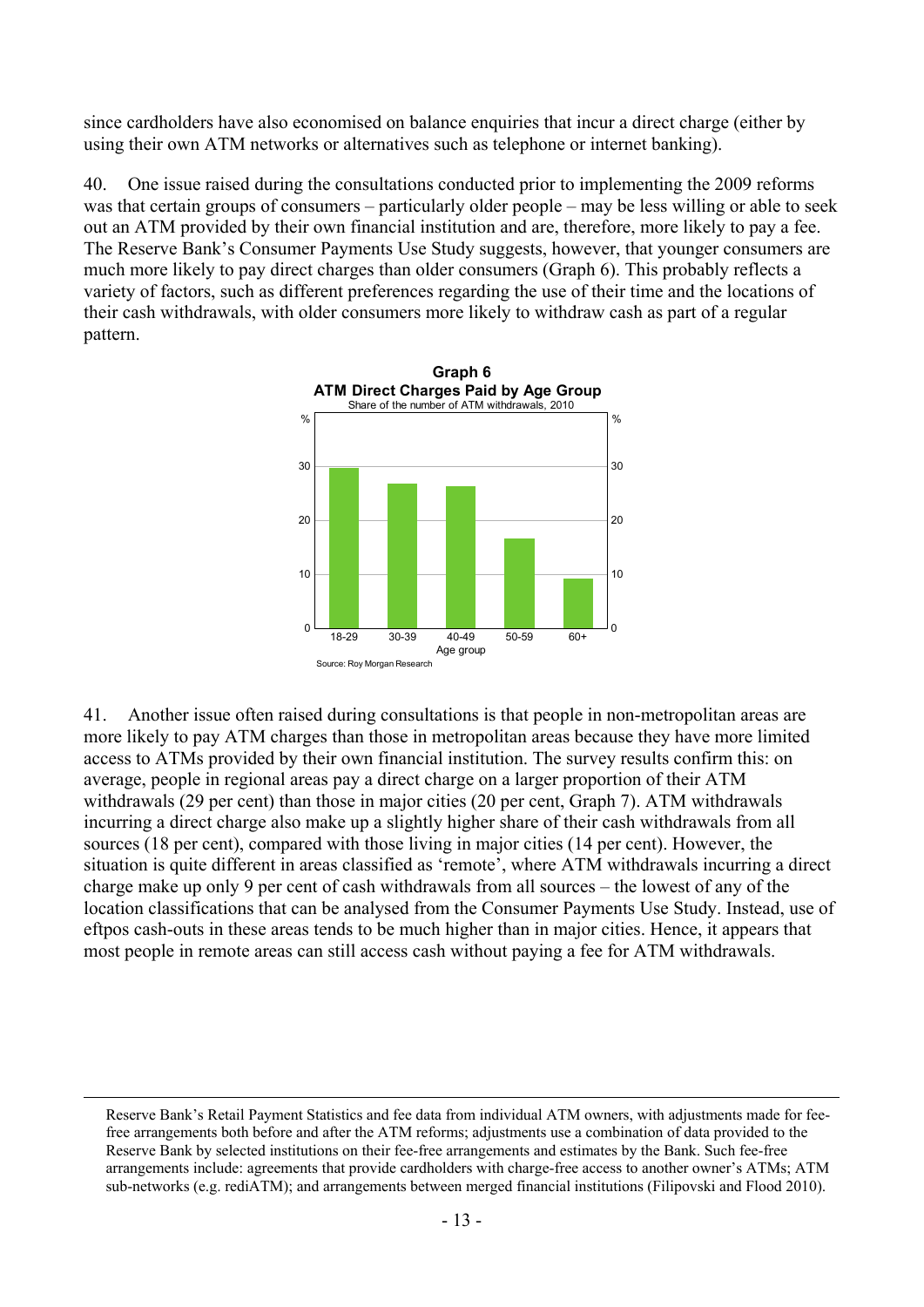

42. The Consumer Payments Use Study does not provide sufficient data to analyse *very remote* locations. In very remote Indigenous communities, ATMs are generally deployed by independent providers and fees are often charged on eftpos cash-outs, leaving consumers with no option but to pay a fee to obtain cash.

43. Following the ATM reforms of 2009, consumers now have the opportunity to cancel an ATM transaction without charge if they do not wish to pay the fee displayed. Data on the extent to which cardholders have taken this opportunity have not been readily available previously. To address this issue, the 2010 Consumer Payments Use Study specifically asked consumers about their reactions when faced with a direct charge. Around 10 per cent of respondents indicated that they had planned to make an ATM cash withdrawal in the past month but cancelled the transaction because the ATM owner charged a fee. This willingness to cancel transactions suggests that there are ongoing benefits to the increased transparency flowing from the reforms, and that there may be some scope for ATM owners with lower costs to attract foreign withdrawals by lowering their direct charges.

44. Conversely, the Study found that around half of consumers had completed an ATM withdrawal knowing that they would incur a direct charge. This group appears to have made a judgement that the cost, in terms of time and effort, of locating and travelling to the nearest own-ATM exceeded the direct charge. Less than 10 per cent of consumers indicated that they did not know the location of their own institution's nearest ATM.

## **Deployment**

1

45. The move to direct charging has made deploying ATMs in high-cost or low-volume locations more viable since fees are now able to better reflect costs. Reflecting this, the number of ATMs increased to 29 500 by end 2010 from around 27 000 prior to the reforms. Looking over a number of years suggests that the growth rate of the number of ATMs increased following the reforms – from an average of about 3.0 per cent per annum from 2005 to 2008, to 5.9 per cent over 2009 and 2010.<sup>12</sup>

<sup>12</sup> Calculated from Australian Payments Clearing Association (2011a).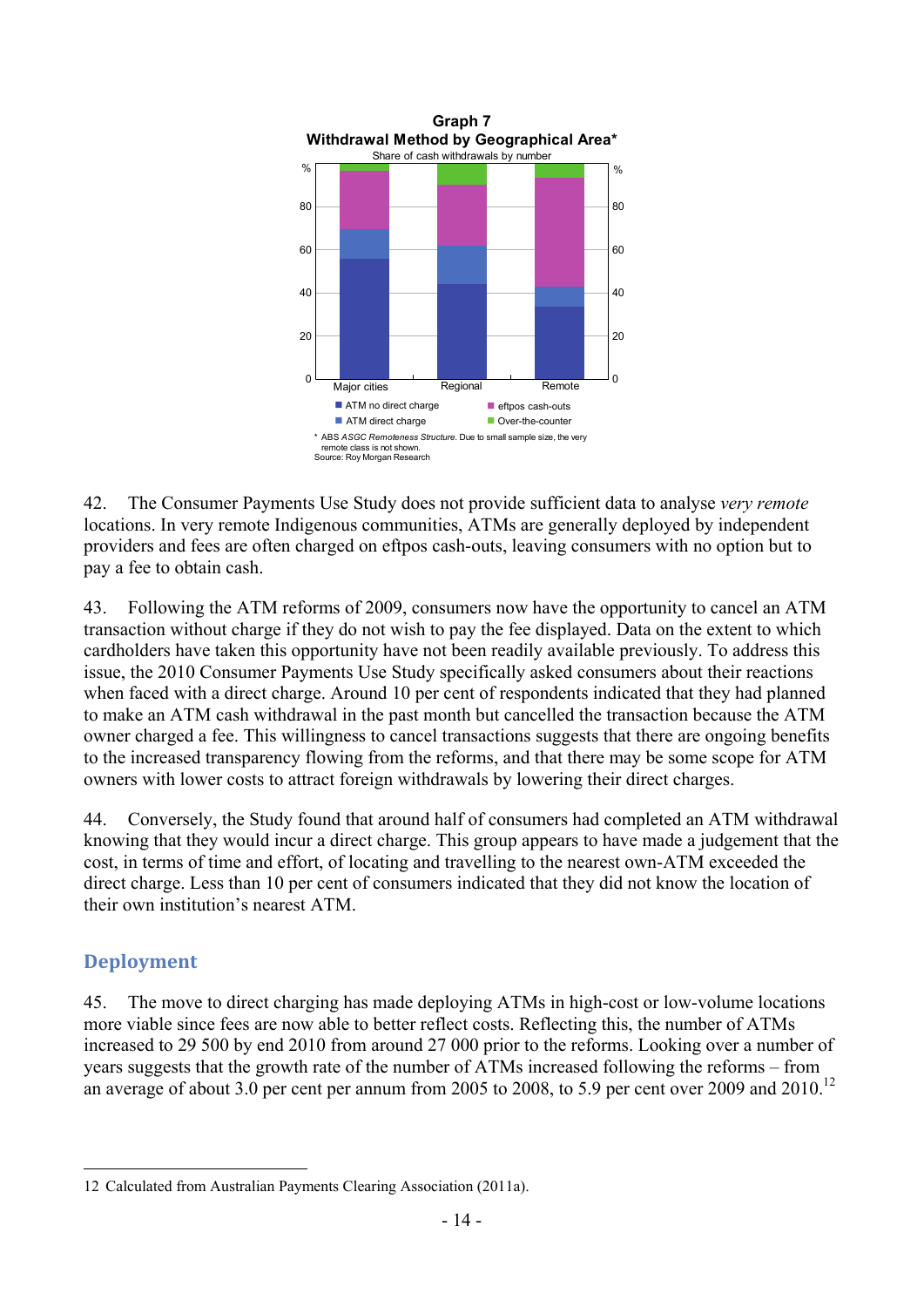Independent deployers accounted for close to 60 per cent of the increase in ATMs deployed in the year to June 2010, largely reflecting the activity of new entrants.<sup>13</sup>

46. Growth has occurred across both metropolitan and non-metropolitan areas, with the latter currently accounting for about 42 per cent of ATMs.<sup>14</sup> The installation rate for ATMs in remote and very remote communities has increased substantially during the same period.15

47. In addition, many cardholders have the opportunity to access a large number of machines due to a number of fee-free arrangements between networks or between issuers and networks. The more substantial arrangements put into place since the reforms include those between: NAB and the rediATM network; Bank of Queensland and the rediATM network; Bendigo Bank and Suncorp; Citibank and Westpac; and HSBC and Westpac. These arrangements were prompted by the introduction of direct charging in 2009, which increased the cost to financial institutions of providing fee-free access to foreign ATMs for their own account holders (previously they had to absorb the interchange fee of around \$1.00, whereas after the reforms they would have to cover the direct charge of around \$2.00 on average by way of a rebate to their account holders). Hence, financial institutions without a sizeable existing network of their own had an incentive to create such a network quickly by entering into co-operative arrangements with other deployers.

#### **Costs**

48. By increasing the revenue accruing to independent ATM deployers, the reforms have increased the extent of competition for ATM sites that provide customers with a measure of convenience. At such locations, customers are willing to pay the direct charge only if the cost to them of obtaining cash via an alternative means (such as going to the nearest own-ATM) exceeds the direct charge levied. This added competitive pressure to secure suitable locations has contributed to a significant rise in site costs, which has accrued as revenue for site owners. Edgar, Dunn & Company (2010) reports that for independent deployers, site costs per transaction increased by as much as 40 per cent between 2007/08 and 2009/10.16 Some deployers have suggested that the rise in site costs has been exacerbated by increased transparency, as site owners are demanding an increasing share of direct charge revenue; increased competition among ATM deployers means that some – particularly newer entrants – are willing to pay these higher rates to secure desirable ATM sites. In this way, competition for 'convenience' sites can lead some merchants to secure ATMs that levy high direct charges. However, because contracts roll over only every few years, a general rise in site-rental costs will take time to be reflected in average costs across a given network of ATMs.

#### **Prices**

1

49. It is worth emphasising that the majority of ATM transactions – around 70 per cent in early  $2011$  – are undertaken without consumers incurring a direct charge.<sup>17</sup> For foreign transactions that do

<sup>13</sup> Edgar, Dunn & Company (2010).

<sup>14</sup> The metropolitan and non-metropolitan split is calculated from a combination of data provided by Edgar, Dunn & Company (2009, 2010) and data provided to the Reserve Bank by ATM owners.

<sup>15</sup> The installation rate measures the number of ATMs being installed in a location for the first time, as well as the 'churn' in ATM locations (i.e. one ATM replacing another), but does not take into account the removal of ATMs.

<sup>16</sup> This per transaction calculation exaggerates somewhat the increase in the fixed component of such costs since transaction numbers per independent ATM have fallen over this period, by about 20 per cent from 2008 to 2010.

<sup>17</sup> According to the Reserve Bank's Consumer Payments Use Study, 23 per cent of ATM withdrawals incurred a direct charge during the week of the study. This is a lower figure than the 30 per cent estimated using data collected from financial institutions. It is possible that respondents to the Payments Use Study may have modified their behaviour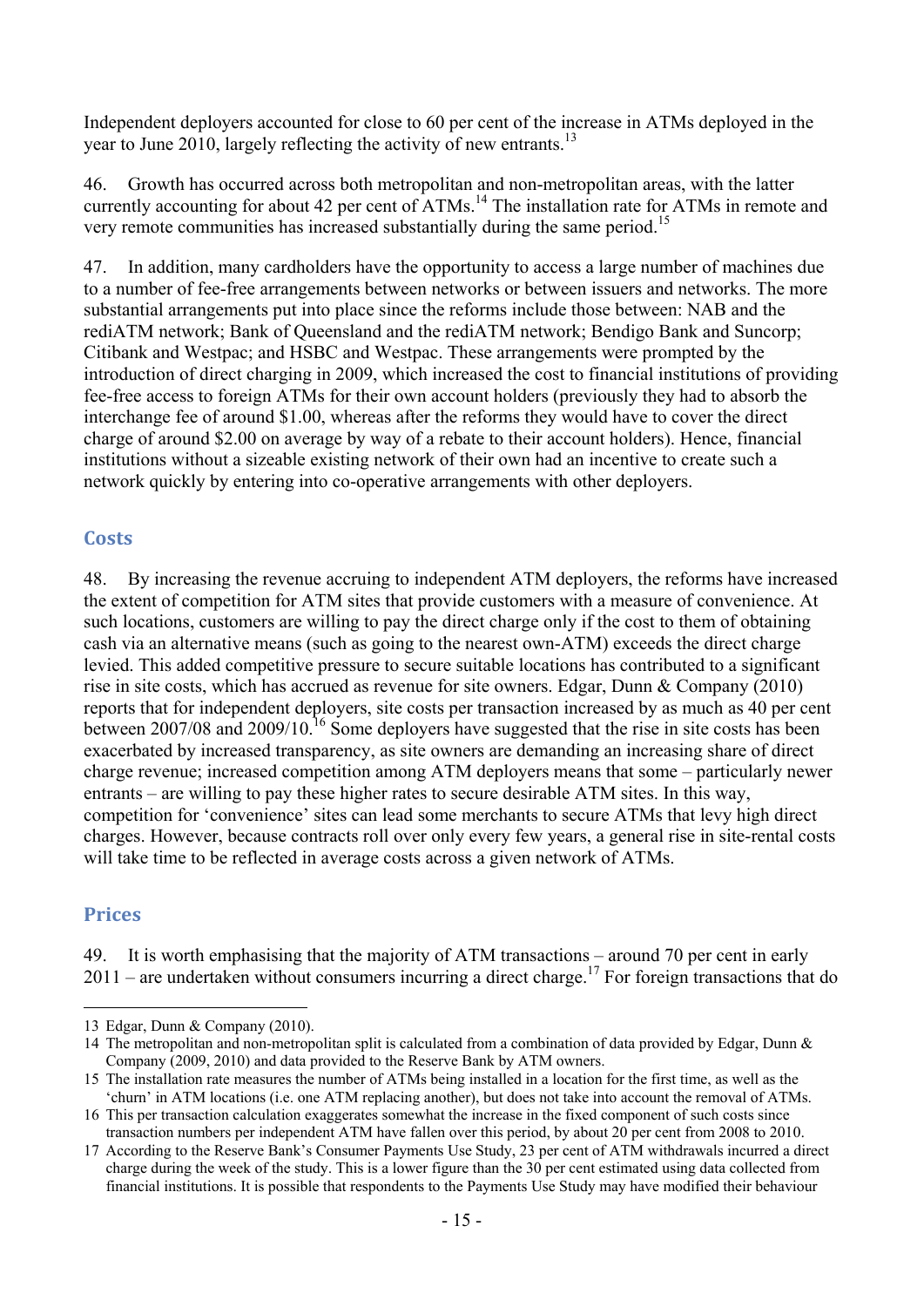incur a charge, measuring the change in prices over time can be done in at least two ways. The first is to consider prices that apply at each ATM and examine how the distribution has changed over time. While informative, this method gives undue weight to higher-priced ATMs. This is because this method implicitly assumes that all ATMs attract equal shares of foreign transactions, whereas higher-priced machines are likely to attract a lower share because consumers do not like to pay higher prices if they can avoid them. An alternative method that avoids this problem is to consider changes in the distribution of prices actually paid by consumers, which will account for variation in the intensity with which different ATMs are used. It is also closer to the way in which prices of different goods and services facing consumers are normally measured: that is, by applying weights to different items according to their share of consumers' expenditure.

50. Starting with the first method, the most recent data indicate that, averaged across ATMs, there has been a small increase in the fee for withdrawals, to a direct charge of \$2.04 from the \$2.00 foreign fee typically charged prior to the reforms (Table 3). Around 17 per cent of ATMs now charge more than \$2.00 for a foreign withdrawal. An important factor contributing to the increase in this *average* fee across ATMs is the change in the composition of locations and owners of ATMs: more ATMs are now installed in higher-cost locations or deployed by ATM owners that charge higher prices. Also, some deployers have increased charges on some existing ATMs.

| <b>Table 3: Direct Charges by ATM</b><br>As at December 2010, per cent of ATMs in each price band |            |                        |  |  |
|---------------------------------------------------------------------------------------------------|------------|------------------------|--|--|
|                                                                                                   | Withdrawal | <b>Balance enguiry</b> |  |  |
| \$0.50 or less                                                                                    | 0.3        | 6.7                    |  |  |
| \$0.51 to \$1.00                                                                                  | 0.0        | 7.8                    |  |  |
| \$1.01 to \$1.50                                                                                  | 6.0        | 0.4                    |  |  |
| \$1.51 to \$2.00                                                                                  | 77.1       | 83.5                   |  |  |
| \$2.01 to \$2.50                                                                                  | 16.3       | 1.5                    |  |  |
| More than \$2.50                                                                                  | 0.4        | 0.1                    |  |  |
| Average (across ATMs)                                                                             | \$2.04     | \$1.82                 |  |  |
| Sources: RBA: ATM owners                                                                          |            |                        |  |  |

51. For balance enquiries, immediately prior to the reforms most issuers charged a foreign fee of \$2.00. Currently, the average direct charge on balance enquiries across ATMs is \$1.82. The incidence of this fee tends to be even less frequent than it is for cash withdrawals for most customers, in large part due to the availability of cheap alternatives (telephone and internet banking, and the fact that balances are provided on receipts after withdrawals). Another reason for this is the fact that from 2009, the existence of this charge became much clearer to customers. Data from Edgar, Dunn & Company (2010) indicate that balance enquiries make up around 23 per cent of domestic transactions at ATMs owned by financial institutions, compared with only 6 per cent for independent ATMs. This reflects the fact that most transactions at ATMs owned by financial institutions are made by customers of that institution and therefore do not incur a direct charge, while almost all transactions at independently owned ATMs incur a direct charge.

52. The second, and in many ways preferred, measure of price changes is based on the actual prices paid by customers for foreign-ATM transactions. This measure shows that the average price

during the course of the study as a result of making a record of the direct charges incurred. Data from Edgar, Dunn  $\&$ Company (2010) suggest that 28 per cent of domestic transactions (including balance enquiries) attract a direct charge.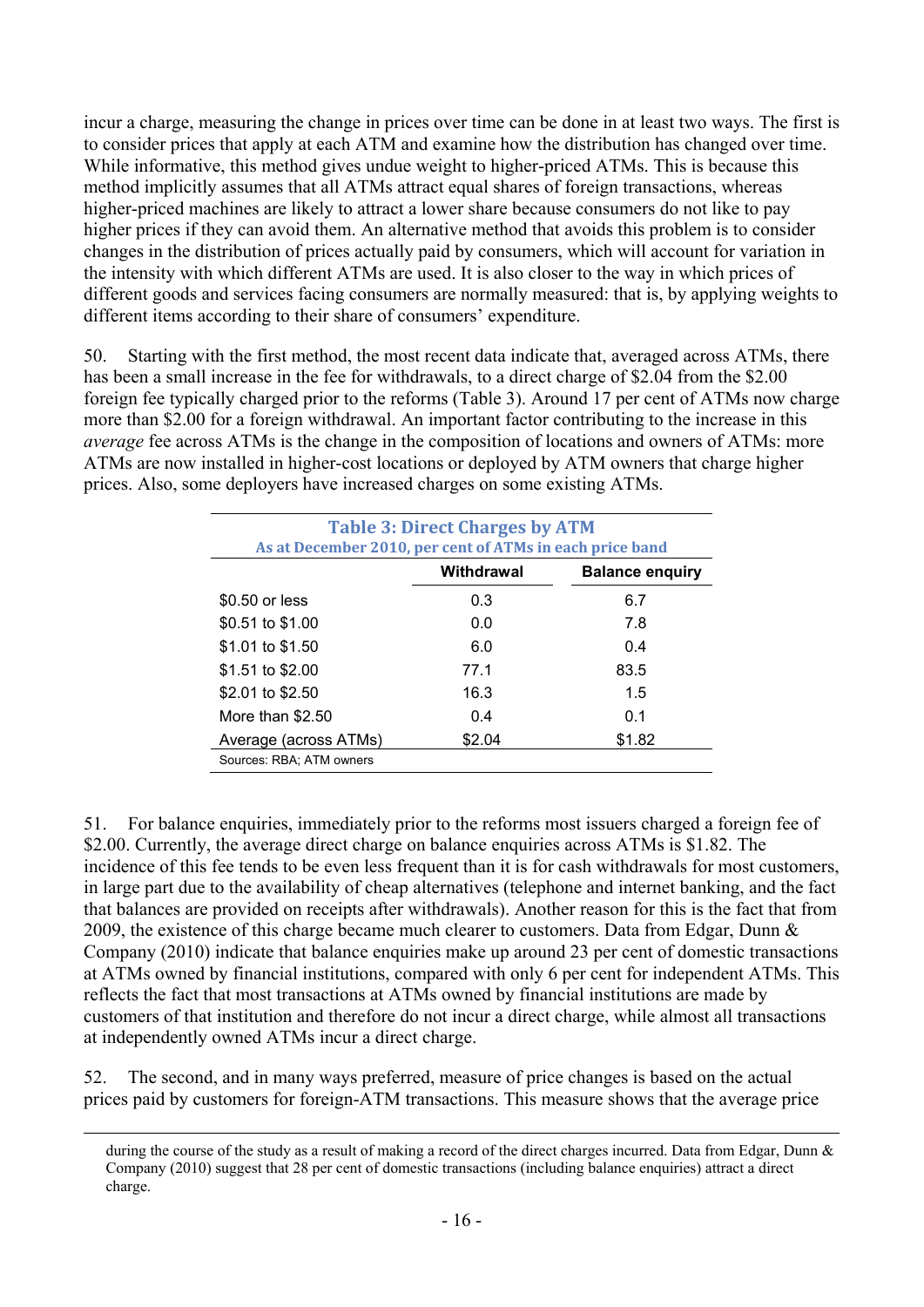paid for foreign-ATM withdrawals has not increased since the move to the direct charging regime – it is still \$2.00. So while there has been an increase in the share of ATMs charging more than \$2.00 for cash withdrawals, these machines attract few fee-paying customers. At the same time, there has also been a small increase in the share of transactions occurring at ATMs with direct charges of less than \$2.00.

# **V. Views from Consultations**

53. The taskforce sought the views of a range of stakeholders – including financial institutions, independent ATM owners, and a number of industry, merchant and consumer representatives – on the need and scope to enhance transparency and competition in the ATM market (Attachment C provides a list of institutions that provided views to the taskforce).

## **General comments**

54. There is a general consensus among various stakeholders that the introduction of direct charging has benefitted consumers significantly: the increased transparency of ATM fees has resulted in a substantial change in consumer behaviour and a persistent decline in foreign-ATM transactions. Most ATM industry participants see this as evidence that the reforms have achieved their purpose and an indication that consumers now have a high level of understanding of fees. These participants also note that direct charging was introduced relatively recently and the market is still evolving, and so in their view it is too early to consider introducing further reforms.

55. By contrast, consumer groups tend to focus on the fact that the price of foreign-ATM transactions has not fallen since the reforms, and argue that the burden of fees falls disproportionately on some parts of the community. As a result of these concerns, consumer groups propose three broad measures to enhance transparency and competition: additional disclosure requirements on ATMs; increased monitoring of the industry; and price controls of some form.

56. While some industry participants acknowledge that there may be scope for more price competition among deployers, many express concerns that the consumer groups' proposals do not take into account the economics of deploying ATMs. In particular, they argue that a one-size-fits-all policy could not serve an industry where deployers have very different business models. Industry participants further argue that customers in almost all cases are aware of, and willing to pay, direct charges for the convenience that foreign-ATM transactions provide. They do agree that there is a need to do something to help residents of very remote Indigenous communities, but believe this can be best achieved using specific measures that target the particular difficulties facing those communities.

## **Transparency and competition**

57. While acknowledging the increase in transparency since 2009, consumer groups assert that consumers are still not well informed about the price of a foreign-ATM transaction, nor do they have good information about the locations and prices of nearby alternatives. Of particular concern for consumer groups is the fact that the price is revealed only late in the transaction process, by which time the consumer has incurred a cost already (in terms of time and effort). Accordingly, consumer groups propose that ATMs have additional, upfront disclosure. First and foremost they argue that machines should advertise the price charged for foreign-ATM transactions so as to be clearly visible to a passer-by.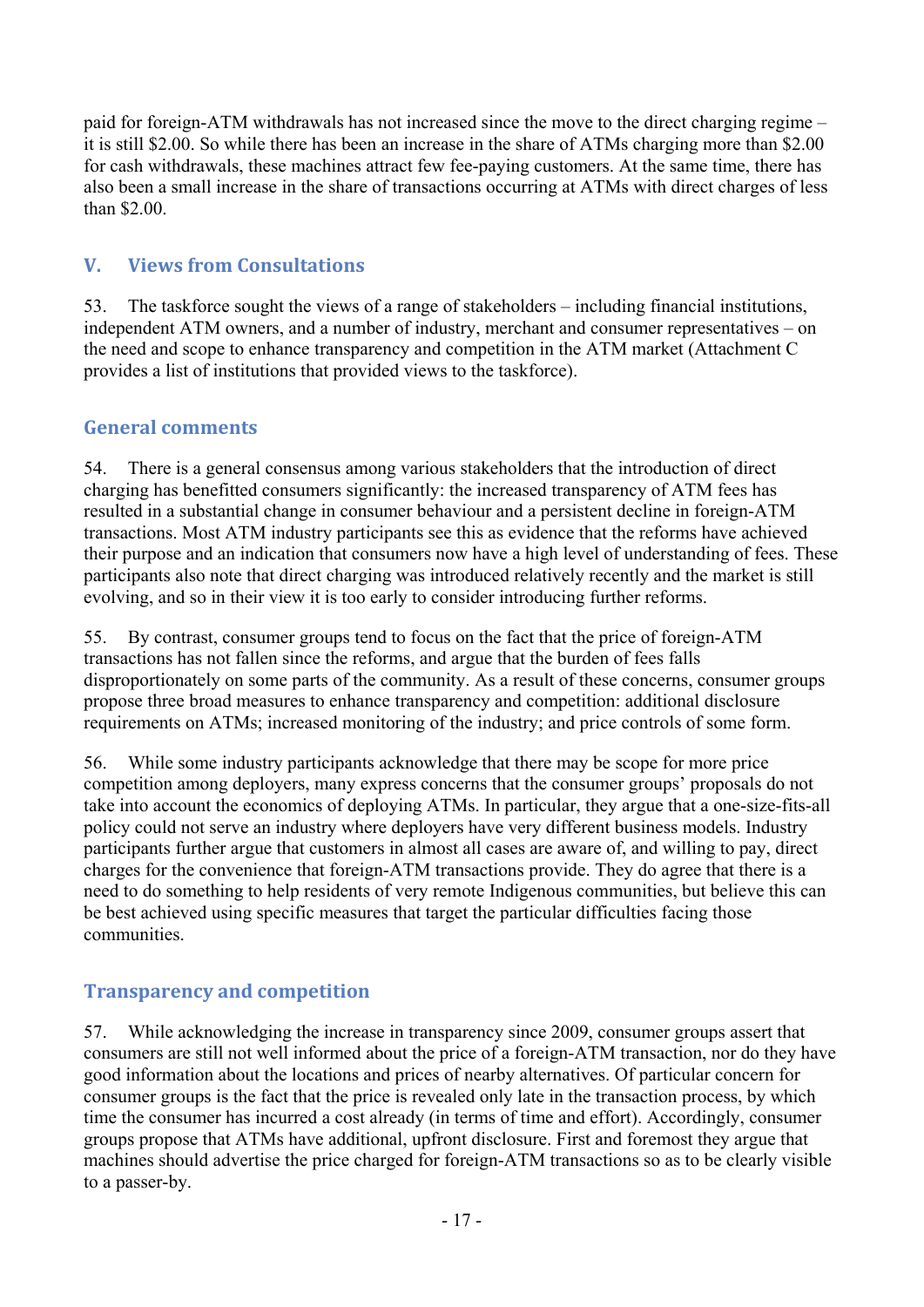58. Most industry participants argue that the current on-screen notification system is already sufficiently transparent. They cite the persistent shift in consumer behaviour as evidence of adequately informed consumers, who choose to pay for the convenience of using foreign ATMs from time to time. While some ATM deployers acknowledge that there may be some benefits to upfront advertising and have no in-principle objections to it, they believe that the benefits would be only marginal and unlikely to outweigh the costs to deployers.

59. In particular, industry participants question the price-sensitivity of customers currently paying foreign-ATM fees, and whether additional disclosure would indeed drive more price competition given their already-high level of awareness of the existence of direct charges. They frame the cardholder's decision as choosing whether or not to pay a fee. In their view, additional disclosure would do little to foster price competition if consumers are paying fees in locations where machines are more dispersed, or if they are unwilling to go to the trouble of finding an alternative option.

60. Deployers also note some practical complications with upfront advertising, including: the potential for it to confuse those customers who are not liable for a fee at their own ATMs; the related difficulty in communicating a complex sub-network arrangement with a large number of participating institutions through upfront disclosure; vandalism of any external signage and its implications for compliance; and physical constraints on the façade of ATMs. One financial institution provided anecdotal evidence that cardholders do not pay attention to signage on a machine's façade (such as that related to functionality). Some deployers also noted that upfront signage may introduce a degree of price rigidity as it becomes more difficult for owners to quickly change their fees in response to competition.

61. While physical signage (on or near machines) might be the lowest-cost option for some machines, for others it would be cheaper to display fees on-screen (say for a proportion of the time that an ATM is not in use). For many ATMs, this functionality is already available and is being used to advertise a financial institution's own products or to generate advertising revenue; because on-screen messages at many ATMs can be adjusted remotely, the main cost of displaying the price would be forgone advertising revenue. For other ATMs, introducing on-screen advertising would require a software upgrade and owners would incur the associated costs. For a small number of existing ATM models, it may not be possible to introduce this functionality at all.

62. Some consumer groups go even further by proposing that upfront disclosure on ATMs should also indicate the location of nearby competitors and the prices that these competitors charge. These groups consider that ATMs are an 'essential service', and point to similar requirements for hospitals and pharmacies. Industry participants object to this proposal, arguing it would place a more onerous burden on them as they are not necessarily in the best position to provide such information (in part because, unlike the example of hospitals, ATMs are easier to install and then remove from locations). Another suggestion of some consumer groups is for software applications detailing the locations and price of ATMs from all deployers to be developed (as is the case in some overseas markets).

63. Separately, the Senate Economics References Committee's report has recommended that the Australian Payments Clearing Association (APCA) and the Australian Bankers' Association encourage their members to introduce on-screen, real-time warnings where penalty fees – such as for overdrawing accounts – will be imposed if a particular ATM transaction were to proceed. This would reduce the need for a balance enquiry before making a withdrawal in some cases. However, it would potentially require some significant software redesign with associated costs.

64. A recent informal survey of a number of selected industry participants by APCA provides a preliminary sense of the relative costs of alternative means of disclosing prices in an upfront manner.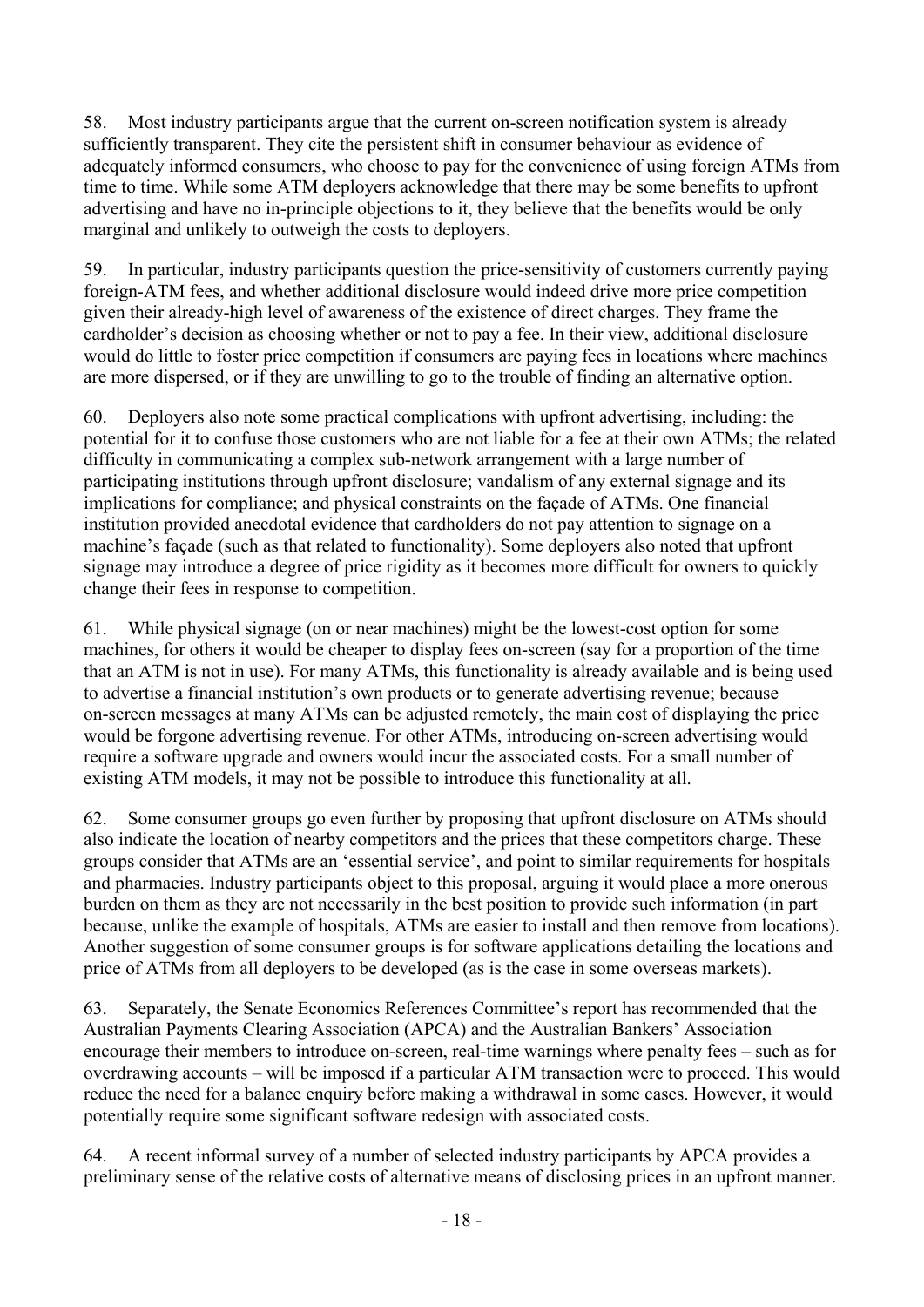Although it is hard to judge the true cost of any such disclosure without detailed guidance on what might be appropriate, the APCA survey suggests that physical signage would cost much more than some form of on-screen message – about three times more to implement and more than 10 times more on an ongoing basis.

65. Finally, some consumer groups have proposed that the Reserve Bank monitor the ATM industry more intensely, with a view to collecting more regular and extensive data (such as on the costs for different ATM locations and expenditure on ATM fees by different parts of the population).

## **Price controls**

66. Consumer groups express a desire to see price caps of one form or another imposed if no clear signs of price competition in the ATM market emerge in the near future.

67. Some advocates of price controls express concerns about the burden of ATM fees on some groups in the community that might suffer from a lack of access to fee-free ATMs and yet also rely on balance enquires at ATMs to help keep track of their finances. Others suggest that financial institutions earn excessive profits from their ATM fleets. In both cases, proponents view the level of direct charges as being far above the cost of providing services. Some consumer groups have also called for fee-free bank accounts to be extended to allow account holders to access foreign ATMs at no charge (for example, by ADIs providing rebates to their account holders for any direct charges that they might incur).

68. Deployers argue against any price controls on the basis that they are an inefficient alternative to a competitive market. In particular, they argue that it would be extremely difficult (and costly) to determine appropriate caps across the wide variety of locations and business models, and to adjust these to account for changes in costs over time. If caps were set too low, ATMs might be removed from higher-cost locations, even if demand were otherwise sufficient there (at the uncapped price). And if caps were set too high, it might encourage owners to keep prices higher than would be the case in a market without price controls.

69. For ATMs to remain viable under a single cap applied to all machines, financial institutions note that a degree of cross-subsidisation may be required. In particular, to maintain their higher-cost ATMs, financial institutions might be required to charge all their account holders higher accountkeeping fees; in this case, the cap would force customers of financial institutions who choose not to use foreign ATMs to subsidise those that do.

70. Some consumer groups argue more specifically for balance enquiries to be free to all cardholders because the marginal cost of a balance enquiry is close to zero. While they acknowledge that such a restriction would risk pushing up the cost for cash withdrawals, they see this as moot since a balance enquiry is typically followed by a withdrawal, thereby enabling deployers to earn sufficient revenue.

71. However, industry participants note that the marginal cost of a balance enquiry is not zero.<sup>18</sup> For some ATMs, telecommunications are an important marginal cost when machines are reliant on

<sup>&</sup>lt;u>.</u> 18 The main difference in marginal costs between a withdrawal and a balance enquiry relates to the costs associated with the provision of cash.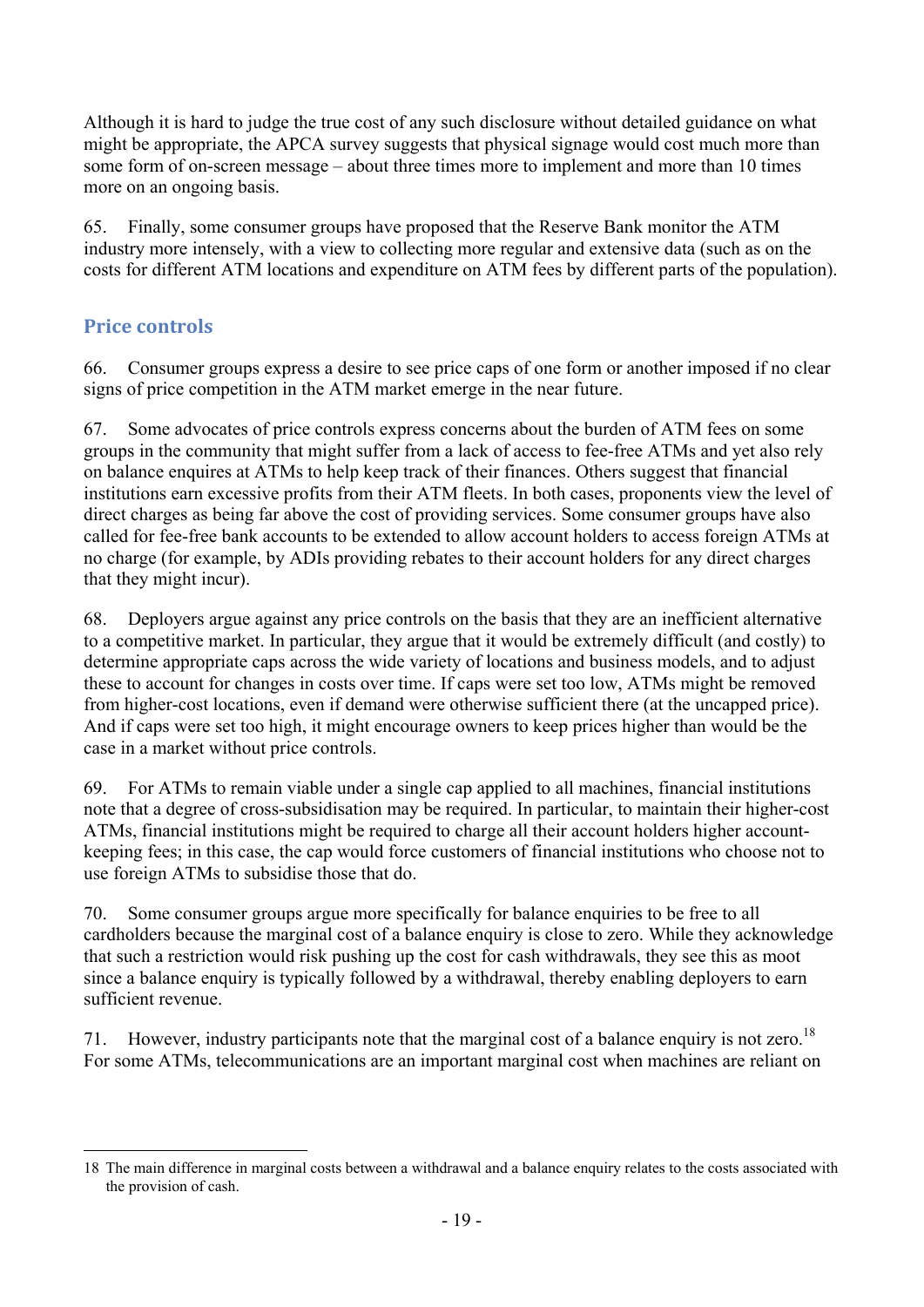dial-up facilities.<sup>19</sup> There are also costs associated with processing each enquiry. More significant though for many independent deployers are rebates to site owners for each transaction as part of a revenue-sharing arrangement.

72. Putting aside these arguments, industry participants note that ATMs involve large fixed costs that need to be recouped, and that revenue from direct charges for balance enquiries plays a significant role in maintaining the viability of ATMs at some sites. Without this revenue many machines would either require some sort of public subsidy or higher direct charges for cash withdrawals.

# **VI. Competition and Market Inefficiencies – Taskforce Findings**

73. The following discussion summarises the findings and views of the taskforce on the current state of competition in the ATM market and the extent to which it may suffer from any inefficiencies that may warrant intervention of one sort or another. This discussion draws on the available data and makes references to the arguments put to the taskforce during the course of its consultations.

# **The Current State of Competition**

1

74. Overall, for most regions of Australia there appears to be a reasonable degree of competition in the market for the services provided by ATMs in terms of both competing products and competing firms. Very remote Indigenous communities are an important exception to this. Issues specifically facing these communities were the subject of the taskforce's first report, submitted to the Treasurer in February 2011.

75. The vast majority of Australians have ready access to a wide variety of options to obtain cash and make balance enquiries, including a number of free or low-cost options. Alternatives such as the use of customers' own ATMs, cash-out at eftpos, as well as telephone and internet banking, provide significant (low-cost) competition for foreign ATMs.

76. The structure of a market can have an important bearing on the extent of competition. In the Australian ATM market, unlike other areas of the payments system, non-financial institutions play a significant role, with around half of ATMs run by independent deployers.<sup>20</sup> Indeed, the largest ATM networks are owned by independent deployers. Even so, no single deployer owns more than 20 per cent of ATMs. Based on the Herfindahl-Hirschman Index (HHI), a common measure of market concentration, the Australian ATM market appears to be reasonably competitive.<sup>21</sup> Also, there are a number of very smaller players, each with only a few machines, consistent with modest costs of entry.

<sup>19</sup> Indeed, the logic of the argument for free balance enquiries (on the basis that it is an essential service and important for the prudent management of household finances) can be extended to apply to any telecommunications facility to provide a free service for customers to contact their financial institution.

<sup>20</sup> However, only 16 per cent of ATM transactions occur at independent ATMs since customers generally incur a charge at these machines (Edgar, Dunn & Company 2010).

<sup>21</sup> The HHI for the Australian ATM market is about 0.11, based on the number of ATMs deployed by a sample of 27 deployers (using data provided to the Reserve Bank by ATM owners). The HHI is the sum of the squares of each firm's market shares and can take on values from one (a pure monopoly) to a number approaching zero (a highly competitive market with numerous firms). To get a sense of magnitudes, an HHI of 0.11 is consistent with a market of nine equally sized firms.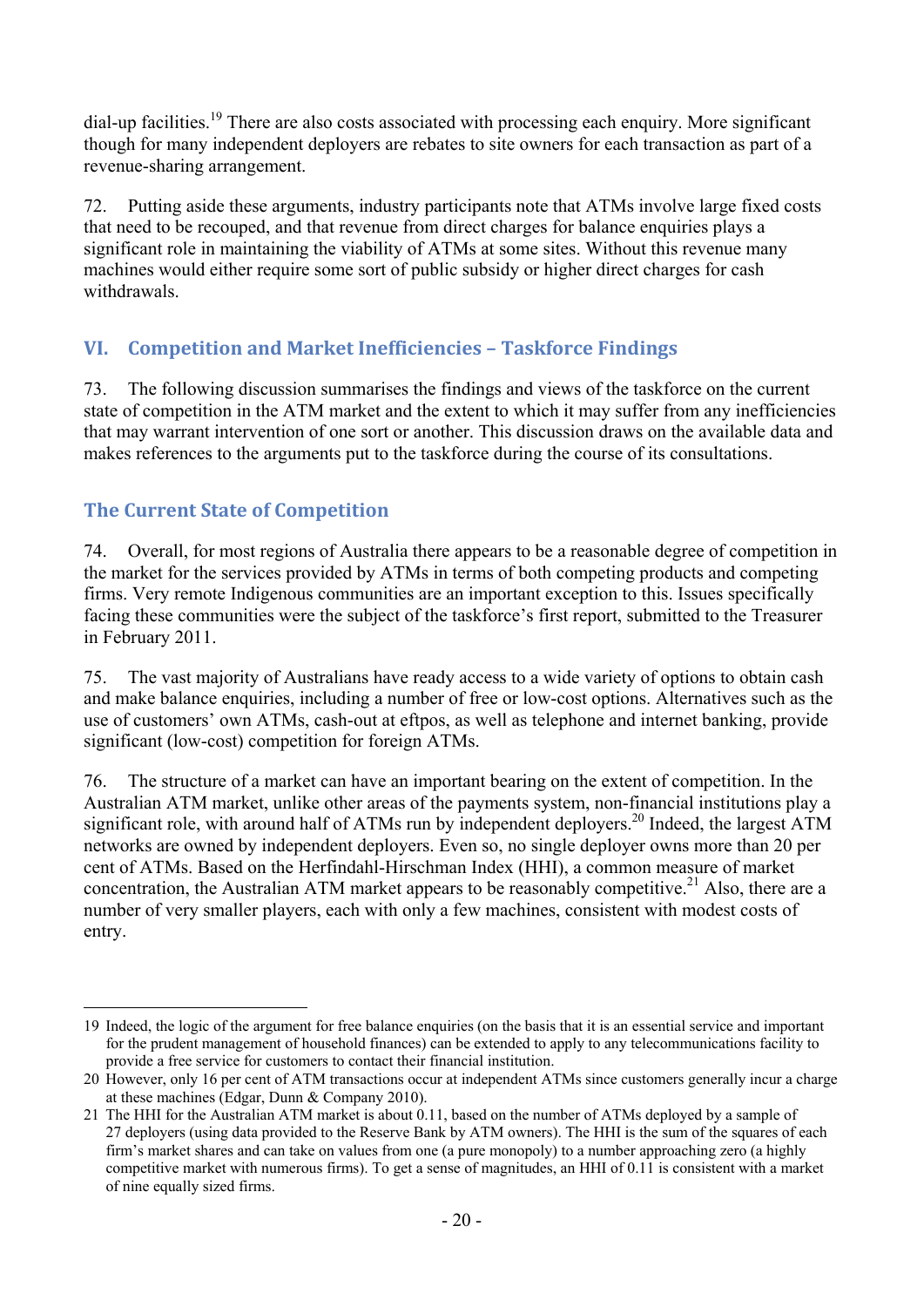77. Another feature of a competitive market is that suppliers are not able to generate excessive profits. It is difficult to get an accurate measure of the profitability of ATM operations, in part because many deployers partake in a range of business activities beyond ATMs, especially in the case of financial institutions. Even so, there are some data available from the few publicly listed independent ATM providers (for which deploying ATMs accounts for a significant share of their business). These data suggest that the return on equity in this segment of the ATM market over recent years has tended to be lower than both that of the firms that make up the ASX200 and the average of the larger banks.

78. In assessing competition within the ATM market, consumer groups have pointed to the margin between direct charges and the average industry-wide cost of an ATM transaction. However, this ignores important differences in the two types of businesses in the industry, which in many ways compete for different types of transactions.

79. Financial institutions compete for depositors partly by offering extensive ATM networks they can use free of charge. ATMs owned by financial institutions generate a large number of transactions from their own account holders: around 83 per cent of their transactions incur no direct charge (Edgar, Dunn & Company 2010). Notwithstanding the lower site costs they typically enjoy (with many ATMs located at their own branches), the direct charge revenue for financial institutions' ATMs is insufficient to cover the costs of providing their networks. Not surprisingly, they see it as reasonable to recover some of their costs from users of their ATMs who are customers of competing financial institutions. This helps to reduce the extent to which they have to recoup costs from other sources, such as account-keeping fees and the like.

80. By contrast, direct charges form the main source of revenue for independent owners, with almost all of their transactions attracting a direct charge. This means that their machines will tend to attract far fewer transactions, which implies high average costs per transaction. It also means that independent ATM deployers will find it hard to compete in locations that are already well served by ATMs owned by ADIs. As such, independent owners view themselves as being in the business of providing a convenience to those customers willing to pay for it. Hence, competition among some independent players occurs mainly through securing ATM sites that could be expected to attract more transactions. It follows then that there is more competition for ATM sites in the 'convenience' segment, where consumers decide to pay a direct charge only if the implicit cost of going to the nearest own-ATM, obtaining cash via some other means, or not obtaining cash at that time, exceeds the direct charge levied.

81. These differences between the two business models have several implications for competition. First, some financial institutions have characterised the general lack of reductions in the level of direct charges following the reforms as being driven by the relative price insensitivity of consumers using foreign ATMs deployed as 'convenience' machines, where modest differences between prices charged at different ATMs are unlikely to influence a consumer's choice even if they were fully informed about nearby ATM prices.

82. Second, more established (and hence typically larger) players have had the advantage of capturing higher-volume sites and locking in contracts with lower site costs/rebates. On average, payments for each non-branch ATM site are now more than double those for branch ATM sites; on a per-transaction basis this differential is even larger as the average volume of transactions at nonbranch ATMs is less than half that at branch ATMs (Edgar, Dunn & Company 2010). Some stakeholders argue that the relative stability of the level of direct charges is not an indication of a lack of competition. Rather, it should be seen as evidence of a competitive market given the rapid rise in site costs over recent years.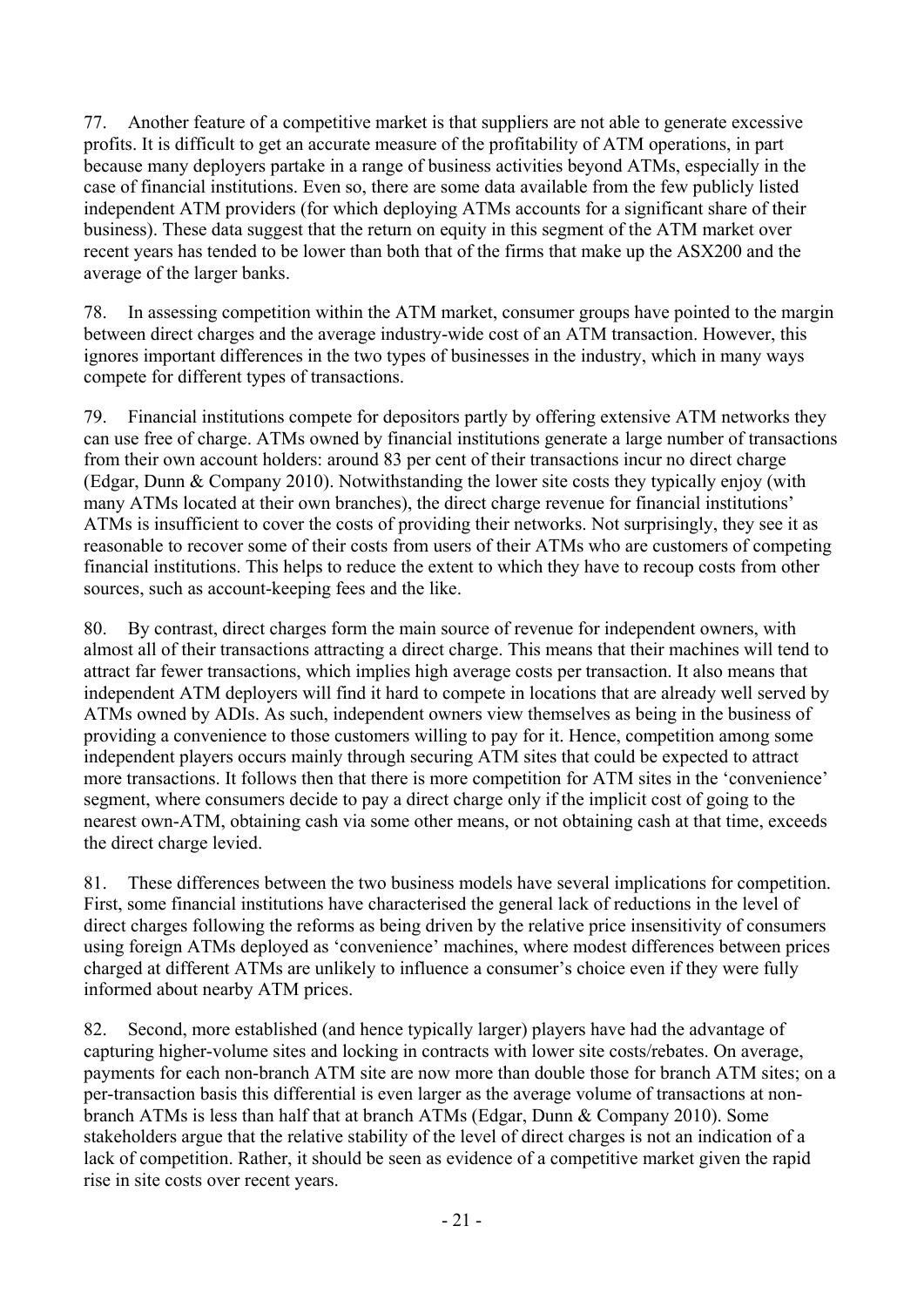83. Third, discussions with ATM owners highlight significant variation in costs between larger and smaller deployers. Currently the Edgar, Dunn & Company's '2010 Australian ATM Market Study' data provide the most readily available and comprehensive information on ATM costs, but these focus on larger, more established ATM owners. Vertical integration, the bargaining power of larger players, and the lower average site costs of more established players tend to provide these owners with a cost advantage.

84. To better understand these various influences on costs, the Reserve Bank requested data from most ATM deployers, including small players not captured in the Edgar, Dunn & Company study, and on a more timely basis than the most recent version of that study. However, the data provided given the time available were not comprehensive enough, nor did a sufficient number of deployers submit data, to allow any reliable conclusions to be drawn.

# **Remaining Market Inefficiencies**

85. As discussed above, the regime prior to 2009 had been based on interchange fees, which were largely fixed. They had been set at levels that may have been too low to ensure the long-term viability of many independently run ATMs, particularly in higher-cost locations. This inefficiency was compounded by foreign fees that were not transparent to consumers and were essentially independent of the cost of using a particular ATM. The move to the direct-charging regime in 2009 overcame these two significant inefficiencies.

86. While transparency has increased in one important dimension – consumers are now clearly aware of the cost of foreign ATM transactions – it is lacking in another: it takes some time and effort for consumers to determine the price of a foreign transaction at any given machine. This impediment may act, at the margin, to impair further price competition between ATM providers attempting to attract foreign-ATM transactions.

87. The problem is that there is little, if any, incentive for deployers to advertise the price of foreign-ATM transactions on their machines in an upfront fashion. There are two reasons why a deployer might be reluctant to advertise prices on its own (that is, given the absence of advertising by any others). The first is the potential to confuse those customers who can use that deployer's machines at no charge (because they have an account at a financial institution belonging to the ATM network in question). The second reason is that it may confuse customers more generally by highlighting the fact that a foreign transaction at that machine will incur a charge rather than encouraging a comparison with charges of other machines.

88. A separate concern is that there may be some in the community who are forced to pay a direct charge because they are unable to access low-cost alternatives for cash and/or balance enquiries available to most Australians. However, the taskforce is satisfied that most cardholders effectively have access to a fee-free network of at least 1 800 ATMs. The issue is whether these are located conveniently for individual cardholders, particularly the elderly and those in more remote locations. However, as discussed in Section IV, there is evidence that most people in remote areas can still access cash without paying a fee for ATM withdrawals. Also, it appears that younger consumers are much more likely to pay direct charges than older consumers. People for whom access is clearly a significant problem are those in very remote Indigenous communities. Given this, a detailed discussion of the difficulties that these communities face in regard to ATM services, and the scope to address these in a targeted fashion, is provided in the February 2011 ATM taskforce report.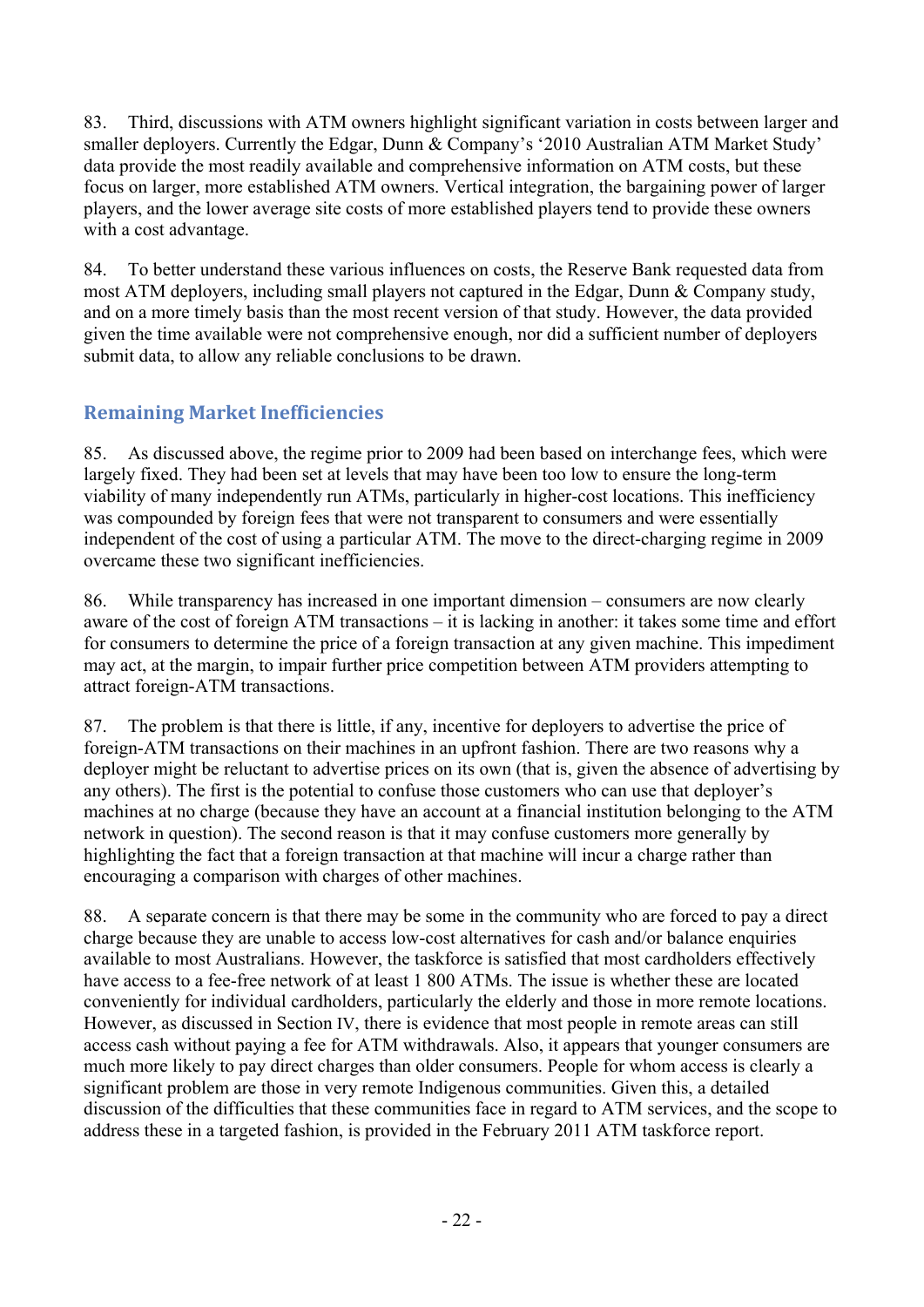89. Finally, it has been suggested by some consumer groups that ATMs often enjoy a degree of localised monopoly power in more isolated sites that can support at most one ATM. While this is true to an extent, even this market power is limited since other deployers may well be in a position to offer to provide a lower-priced alternative. The problem, however, is that some site owners will want to maximise their own interests by securing an ATM that will deliver them the greatest revenue. In this case, the market power is in the hands of the site owner rather than the ATM deployer.

# **VII. Taskforce Recommendations**

90. In the view of the taskforce, the impact of the 2009 ATM reforms has been overwhelmingly positive for the ATM market and for consumers. On the demand side, consumers became well aware that it costs them something to conduct a foreign ATM transaction. They have responded accordingly by significantly reducing such transactions in preference to using their own ATMs and by finding alternatives, such as eftpos cash-out. In this regard, the reforms have been very successful, reducing expenditure by customers on ATM fees by at least \$120 million in the year following the reforms and a further \$150 million in the following year.

91. On the supply side, the increase in the number of ATMs – including to regions outside of metropolitan centres – has been to the benefit of consumers. Much of this expansion is attributable to independent deployers (including several new entrants), which have benefited from the shift to direct charging. One consequence, however, of rising competitive pressures is the noticeable rise in site costs, particularly in the independent segment of the ATM market.

92. While there has been a change in the distribution of prices for foreign-ATM transactions, the average price actually paid by customers has changed little since the advent of direct charges, remaining close to \$2.00 for a cash withdrawal when a fee is charged. It is true that prices for some machines are higher than had been the norm in the past, but these machines attract far fewer transactions. Also, prices for some machines have fallen. More importantly though, the vast majority of ATM transactions incur no charge at all, and most Australians are able to access fee-free ATMs as well as a range of other alternatives to obtaining cash and balance enquiries, which typically do not attract a fee.

93. Despite the success of the reforms, the taskforce recommends further measures in two areas – improved disclosure of direct charges and increased monitoring of the industry – while it sees no case for stricter regulatory measures, such as price controls.

## **Improved disclosure of direct charges**

94. Heightened competition for the ATM market has, initially at least, been focused on increasing the supply of machines. Even so, there may come a time when greater attention is paid by suppliers to gaining market share by adjusting prices to attract foreign-ATM transactions away from competitors. To this end, the taskforce believes that competition could be enhanced, at the margin, by improved transparency of the level of direct charges.

95. While consumers are aware that foreign transactions incur direct charges, currently it is not made clear to them just what these charges are when approaching or passing by ATMs, either when searching for cash or coincidentally as they go about their daily routine. Upfront advertising of prices may help consumers to become better informed over time about which machines have the lowest prices, although any additional disclosure would initially influence only those consumers who are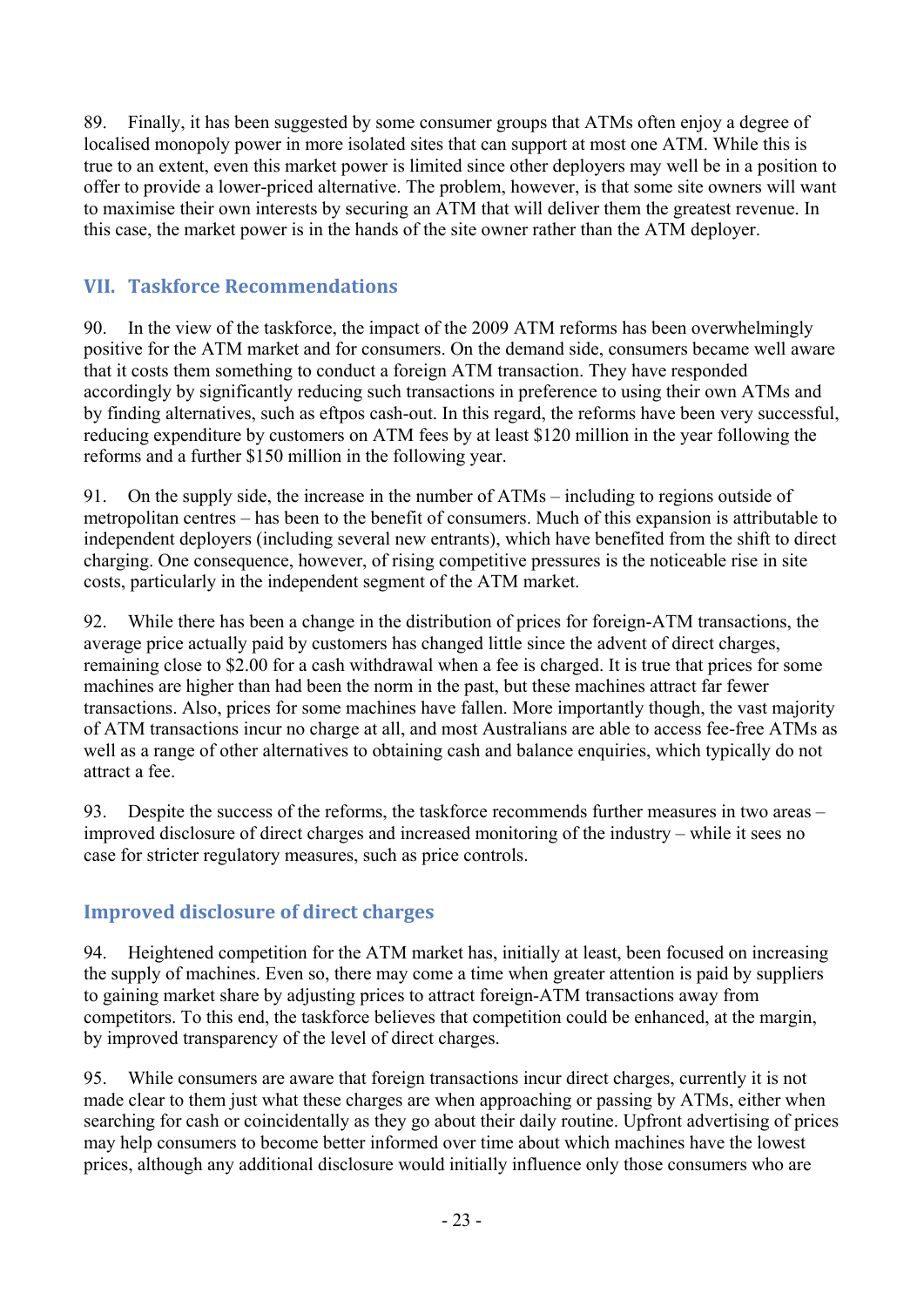both willing to pay a fee for foreign-ATM transactions and are price-sensitive. But eventually this would help to encourage more price competition, particularly in locations serviced by a number of ATMs in close proximity to each other.

96. During consultations, industry expressed concerns about the costs of upfront disclosure. It will be important to address these concerns and, where possible, to minimise compliance costs by allowing for any advertising requirements to be flexible – in terms of the nature of the advertising and the time allowed for implementation. In particular, it may make sense to allow deployers to comply with any disclosure requirements via slightly different advertising approaches to account for differences in the nature of their ATM fleets and business models.<sup>22</sup>

97. However, the taskforce considers that the proposal to require deployers to advertise the prices and location of nearby ATMs on their own machines would place too onerous a burden on deployers. Such a measure would essentially require a deployer to gather and disclose information on its competitors. While it may cost customers some time and effort to 'shop around' for the best price, shifting the cost to deployers in this way is a burden not seen in other industries. Moreover, deployers may not be well placed to gather and ensure the accuracy of such information. However, to the extent that accurate and timely information on the location and price of ATMs were to be gathered and published by a third party (on the internet, for instance), a strong case could be made to ensure that such efforts are not discouraged in some way by ATM owners.

98. In summary, the taskforce believes that that there is a good case to require deployers to advertise prices on all machines in some upfront fashion; exactly how this is to be achieved will require further consultation with industry to determine minimum standards and to help minimise the costs of compliance.

#### **Increased monitoring**

1

99. Enhanced disclosure on each machine could be supported by increased publication of industrywide data. To this end, the taskforce sees benefits in ATM deployers submitting a reasonably comprehensive set of data to the Reserve Bank for it to disseminate in an appropriate form on a regular basis. Doing so would allow consumers to gain a better understanding of the costs facing the industry and the range of prices on offer.

100. The Reserve Bank already monitors and reports on developments in the ATM industry, making use of both regular collections and ad hoc requests and surveys. However, a more regular and standardised approach may help to minimise the burden on industry participants, especially for smaller independent deployers for which this would be relatively more costly (as a share of their existing administrative expenditure).

101. Of course, the benefits of any increase in the scope of the Bank's data collection must be weighed against the cost this imposes on participants. To help limit the regulatory burden, the type of data collected could be aligned with that of Edgar, Dunn & Company.23

<sup>22</sup> For example, following the 2009 reforms a small number of ATMs were temporarily exempt (under transitional arrangements) from the on-screen disclosure requirement. Instead, owners of those ATMs were allowed to disclose the direct charge using a clearly displayed sticker until the ATM could be re-programmed to provide on-screen notification.

<sup>23</sup> Edgar, Dunn & Company collects data on ATM direct charges by location and cost and revenue data from many of the larger ATM deployers.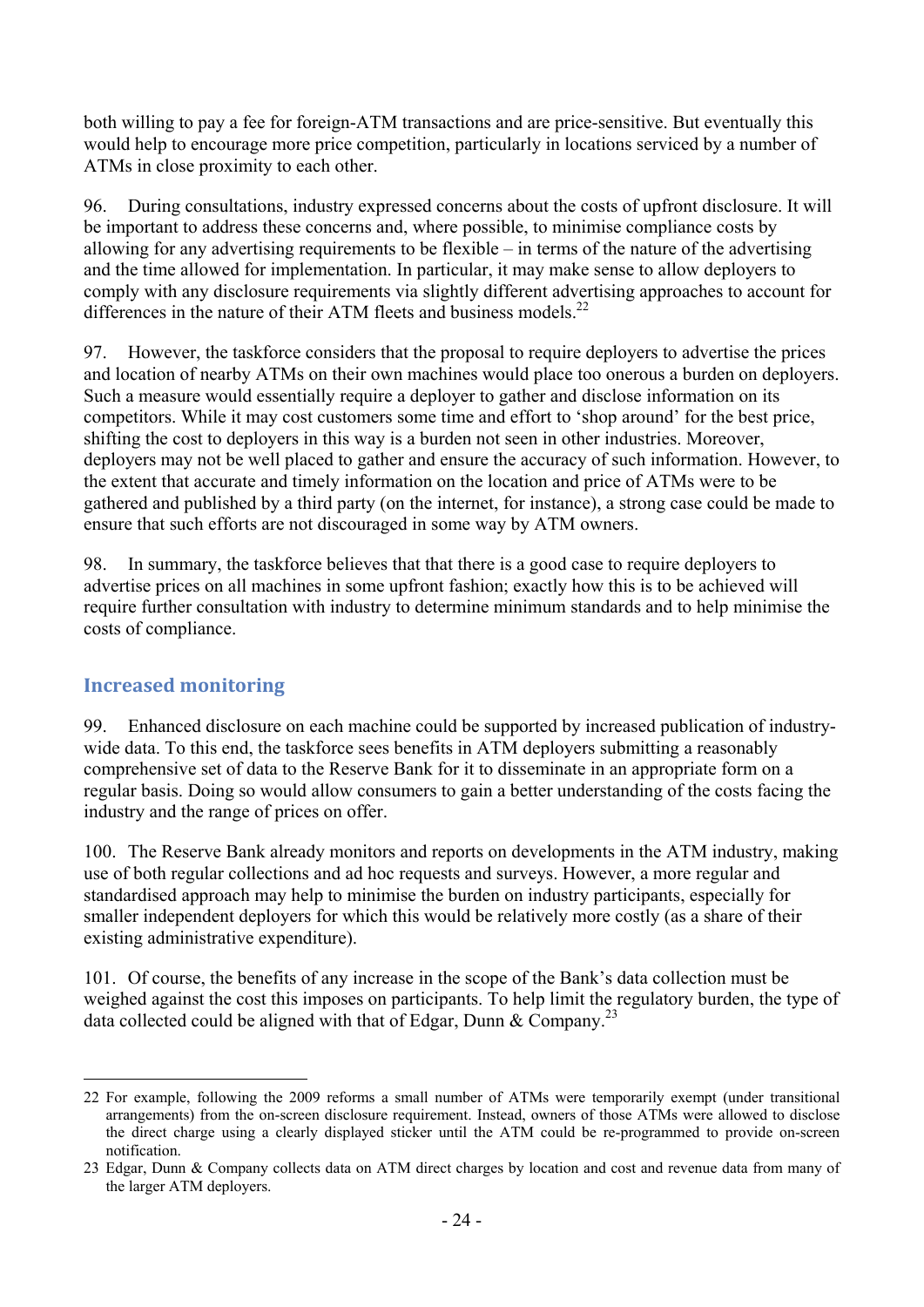## **Regulatory controls**

102. The taskforce considers that imposing a stricter regulatory burden on the industry, such as price controls, may lead to significant inefficiencies in at least three ways.

103. First, mandating that an ATM deployer provide a service at a set price is an onerous obligation (particularly for an industry that is relatively competitive). For financial institutions, this means setting the price that they may charge other institutions' customers, which may lessen their incentive to expand their ATM networks or may even cause them to cease providing ATM services to customers of other institutions. It may also lead deployers more generally to remove existing machines in higher-cost locations as there would be less freedom to price services according to the costs. To avoid rendering higher-cost ATMs uneconomic (particularly in locations with sufficient demand), price caps would need to vary by location and over time (in response to variation in costs). This would impose a significant ongoing administrative burden.

104. Second, if all balance enquiries were free, consumer behaviour would be likely to change, with consumers making far more frequent balance enquiries. The taskforce does not accept that balance enquiries are necessarily associated with ATM withdrawals, and their free provision might result in consumers making balance enquiries before withdrawing cash fee-free via an eftpos cash-out. As discussed in Section V, there is a cost in providing balance enquiries and, therefore, making them free may lead to a decline in the number of ATMs deployed over the longer term, particularly in locations with limited 'traffic' where deployers face a higher cost per transaction.

105. Third, pricing based on marginal cost could not cover the large fixed costs associated with deploying an ATM. Forcing deployers to price transactions at marginal cost would require a public subsidy to independent deployers and force financial institutions to recover costs from their account holders in some way to ensure the viability of ATMs.

106. Finally, the taskforce believes that addressing the specific difficulties associated with the use and availability of ATMs in very remote Indigenous communities would be best done via a targeted solution rather than a one-size-fits-all approach. The taskforce's first report to the Government has made a number of recommendations to that effect.

#### **VIII. Next Steps**

107. The taskforce found there to be a reasonable degree of transparency and competition in the ATM industry. Accordingly, the case for significant further regulatory action is not strong, particularly since the industry is still evolving following the 2009 reforms. To date, competition among owners has been focused on deploying new ATMs, but over time, as the ATM market reaches saturation, attention may shift towards price competition. To assist this, the taskforce recommends two measures to further increase transparency:

- require enhanced disclosure of prices on ATMs, with prices displayed in a way that is clearly visible without the need to insert a card into the machine. Upfront advertising of direct charges, when adopted across the industry, may assist low-cost ATMs to compete for foreign-ATM transactions; and
- ongoing and regular provision of data to the Reserve Bank by the ATM industry for dissemination in a suitable form.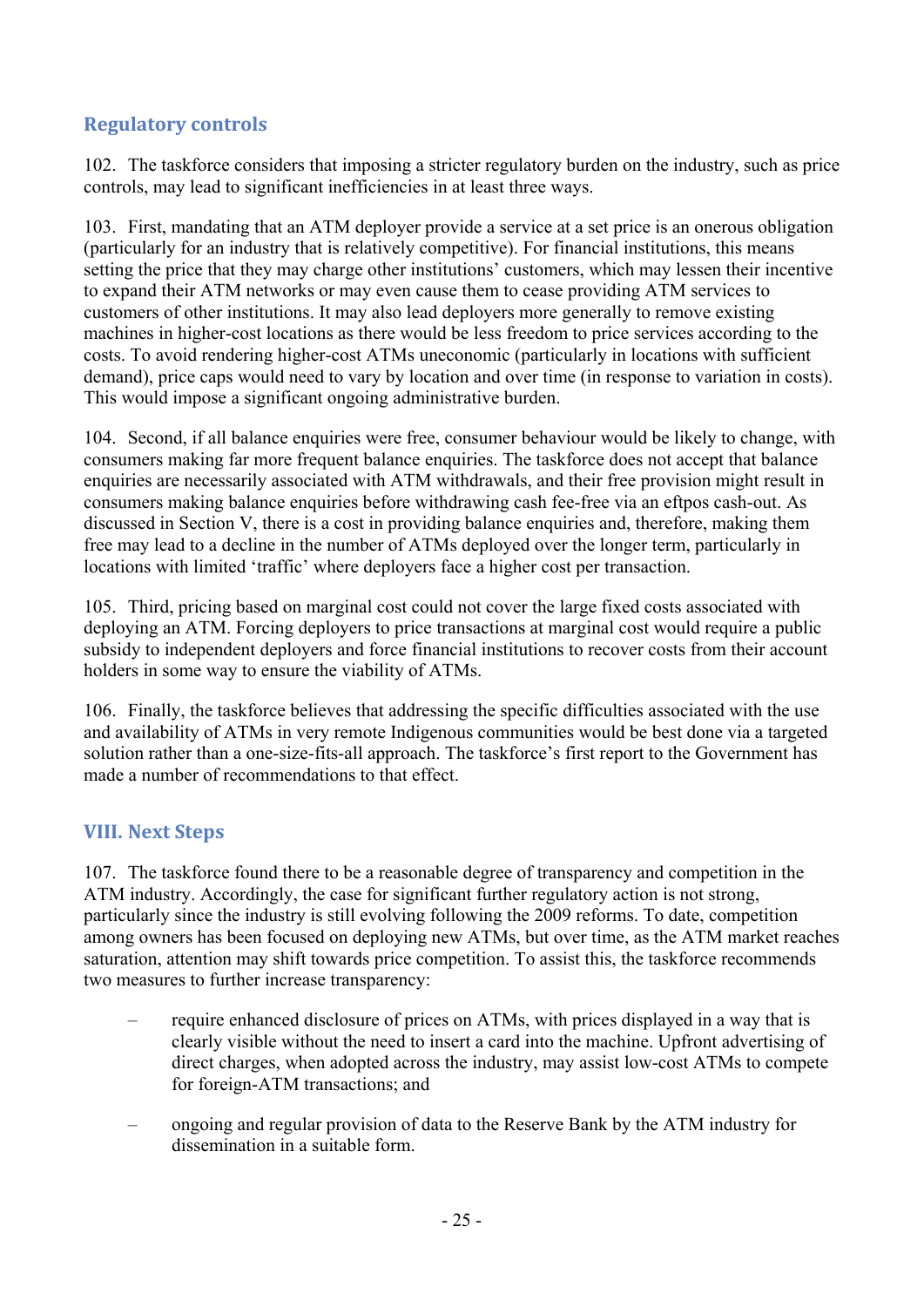108. The next steps will require discussing the proposals with industry to gather further information to assess the impact of proposed recommendations before refining the options further. Implementing the first measure will require further consultation with industry on the exact requirements to ensure that fees are communicated clearly and to develop a flexible approach that minimises the cost of compliance where possible. To implement the second measure, the Reserve Bank will also need to work closely with industry to develop an appropriate approach for collecting and disseminating data.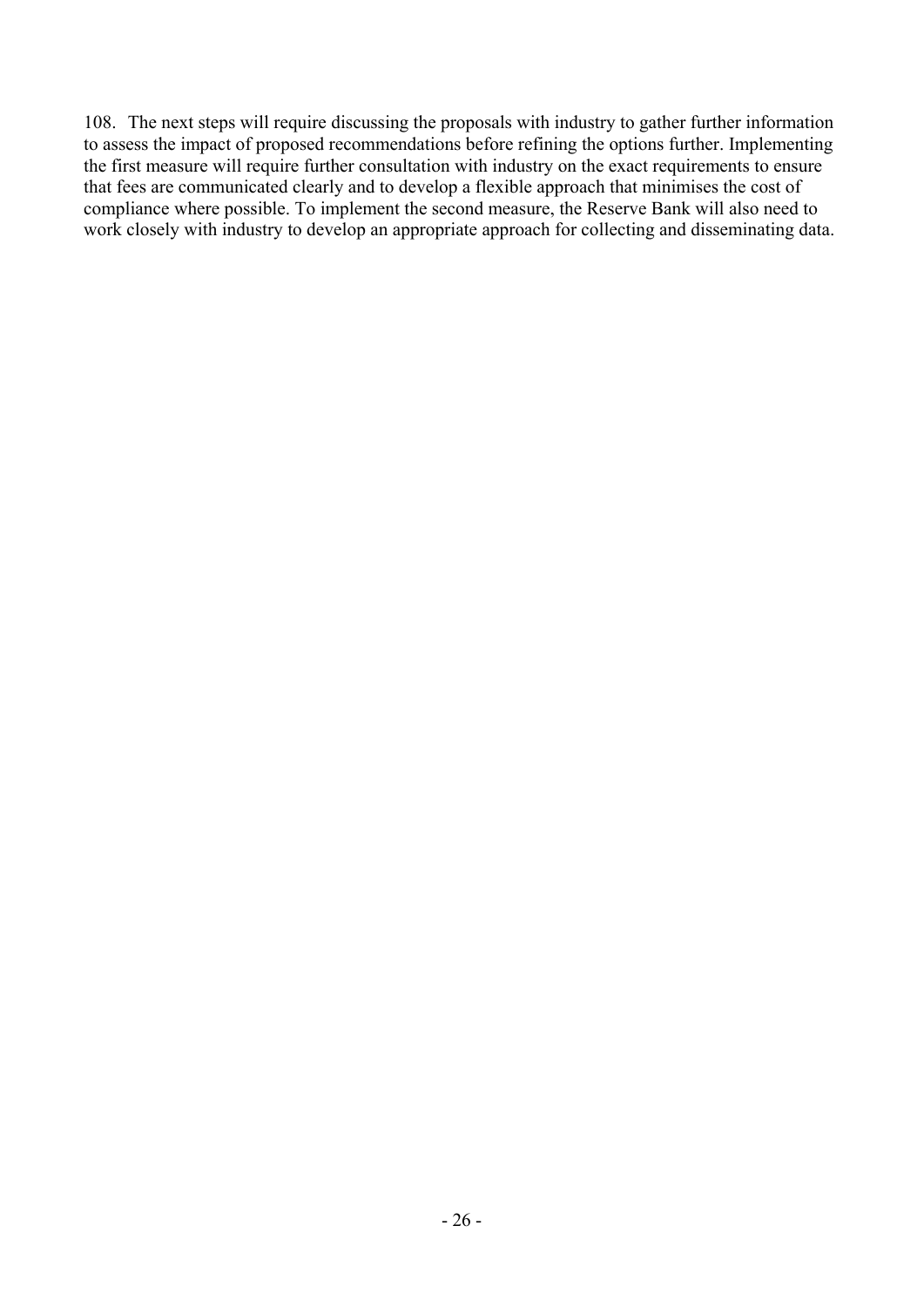# **Attachment A: Terms of Reference**

The taskforce will consider the impact of the ATM reforms on:

- the transparency and level of ATM fees;
- consumer behaviour;
- competition in the ATM market; and
- the deployment of ATMs.

The report will include recommendations on the need for further measures to enhance competition and transparency in Australia's ATM industry.

The taskforce will examine issues relating to the cost of ATM access for Indigenous and other remote communities.

Recent reports have suggested that ATM fees can impact disproportionately on residents of remote Indigenous communities. Accordingly, the taskforce will examine:

- provision of ATM services in remote communities;
- fees for ATM services in remote communities;
- the impact of these fees on residents in remote communities; and
- alternatives to current arrangements and practices for accessing cash and account balance information in remote communities.

The report will include appropriate actions for dealing with issues that are identified by the taskforce.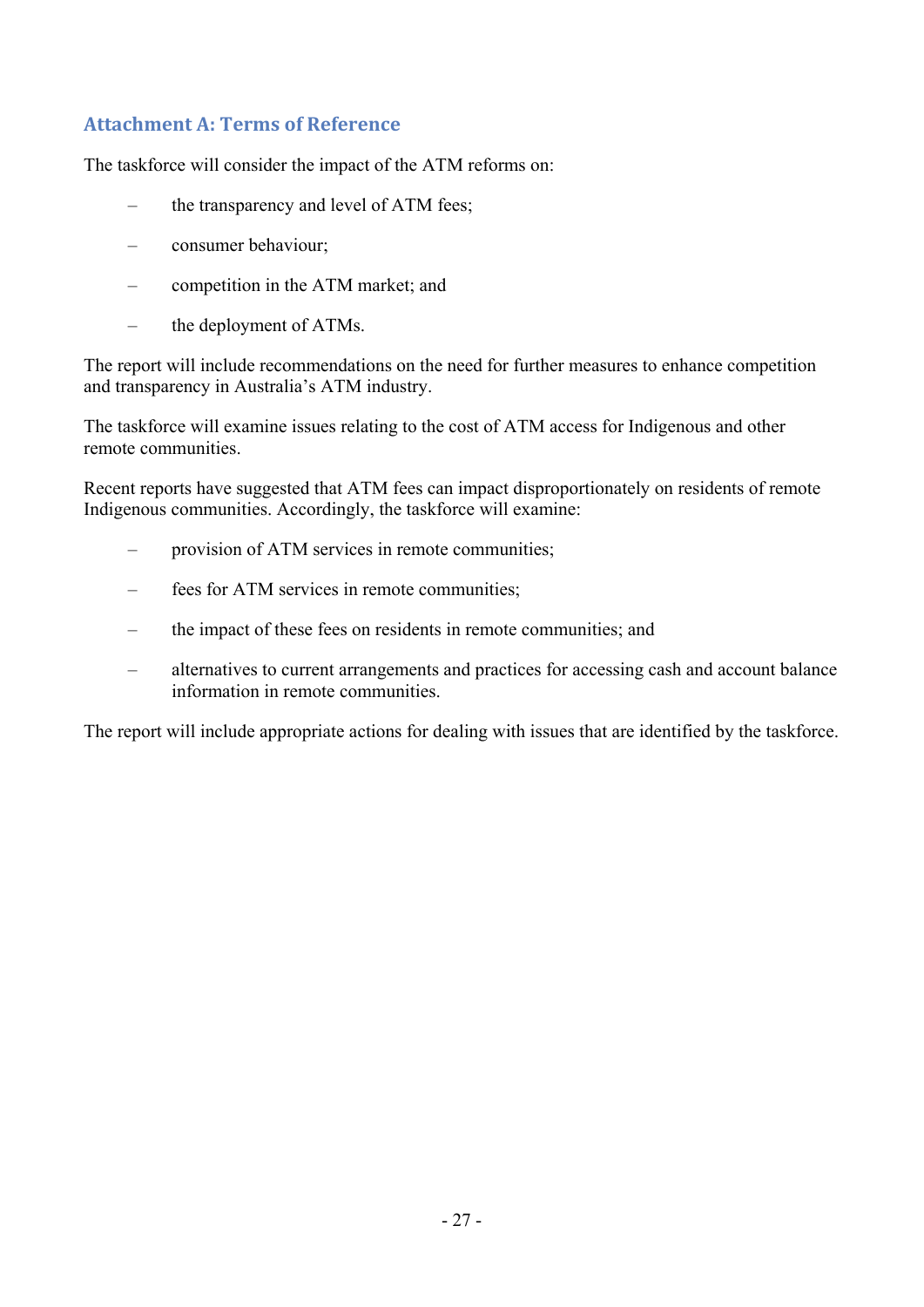## **Attachment B: ATM Fees in Selected Countries**

| AT PET COS IN SCIECCO GOUNG ICS<br>Range of fees for a foreign-ATM transaction (Australian dollars) <sup>(a)</sup> |                      |                    |                            |                   |  |  |
|--------------------------------------------------------------------------------------------------------------------|----------------------|--------------------|----------------------------|-------------------|--|--|
|                                                                                                                    | Direct charge        | Foreign fee        | Interchange<br>fee levied? | <b>Total</b>      |  |  |
| Australia                                                                                                          |                      |                    |                            |                   |  |  |
| <b>Financial institutions</b>                                                                                      | Nil to $$2.50^{(b)}$ | Nil <sup>(d)</sup> | No.                        | Nil to \$2.50     |  |  |
| Independents                                                                                                       | Nil to $$5.00^{(c)}$ | Nil                | No.                        | Nil to \$5.00     |  |  |
| Canada                                                                                                             |                      |                    |                            |                   |  |  |
| <b>Financial institutions</b>                                                                                      | \$0.97 to \$1.93     | Nil to \$3.47      | Yes                        | \$0.97 to \$5.40  |  |  |
| Independents                                                                                                       | \$1.45 to \$4.82     | Nil to \$3.47      | Yes                        | \$1.45 to \$8.29  |  |  |
| Germany                                                                                                            | \$2.56 to \$13.57    | Nil                | No.                        | \$2.56 to \$13.57 |  |  |
| United Kingdom <sup>(e)</sup>                                                                                      |                      |                    |                            |                   |  |  |
| <b>Financial institutions</b>                                                                                      | Nil                  | Nil                | <b>Yes</b>                 | Nil               |  |  |
| Independents                                                                                                       | Nil to \$7.71        | Nil                | Yes                        | Nil to \$7.71     |  |  |
| United States <sup>(f)</sup>                                                                                       |                      |                    |                            |                   |  |  |
| Banks                                                                                                              | \$2.19               | \$1.32             | Yes                        | \$3.51            |  |  |
| Credit unions                                                                                                      | \$1.97               | \$1.20             | Yes                        | \$3.17            |  |  |

# **ATM Fees in Selected Countries**

(a) Exchange rates as at 14 June 2011; data as at June 2011 for Australia, June 2010 for Canada, March 2011 for Germany, March 2005 for the United Kingdom, and October 2010 for banks and February 2011 for credit unions in the United States

(b) Some financial institutions have fee-free arrangements with other ATM networks

(c) While almost all independent ATMs levy a direct charge, a few machines do not because of their machine type or location (e.g. machines dispensing foreign exchange may instead levy a currency conversion commission, and machines at some special locations – such as some military bases – are fee-free)

(d) Some financial institutions levy a fee on their own customers if the latter's ATM transactions exceed a certain number in a given month

(e) UK ATM owners can either levy a direct charge or receive an interchange fee, but not both, on the same transaction; interchange fees paid by a cardholder's financial institution may nonetheless be passed on to the cardholder through other means (f) Average per ATM for a direct charge; average levied per own-customer account for the foreign fee

Sources: Bankrate; biallo.de; Financial Consumer Agency of Canada; House of Commons Treasury Committee; RBA; ATM owners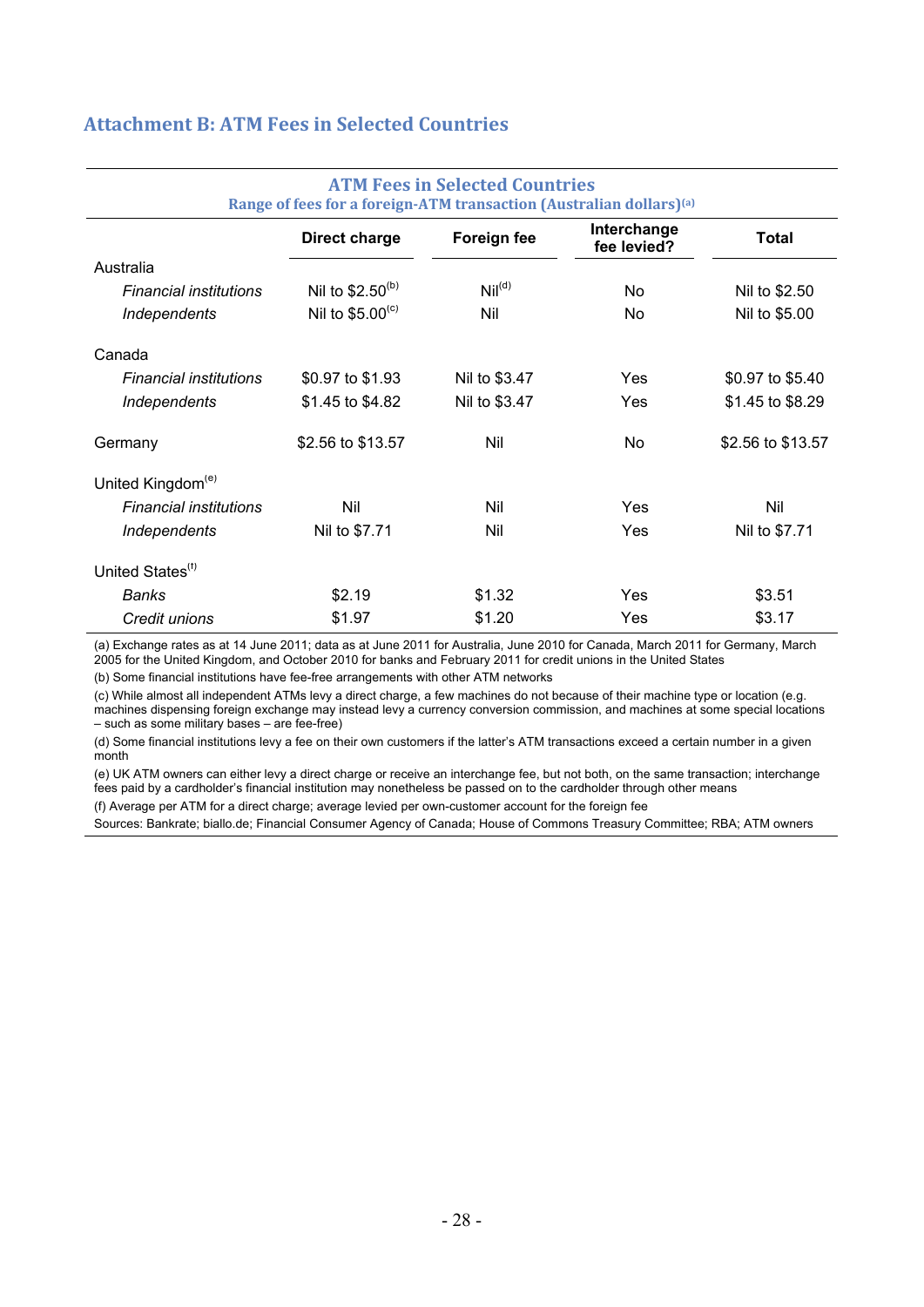# **Attachment C: Consultations and submissions**

The Reserve Bank sought data from all ATM owners, building on a number of earlier data collections conducted to monitor the impact of direct charging.

The taskforce also sought views on developments in the ATM market from industry participants, industry groups and non-government organisations (listed below), focusing on:

- the outcome of the March 2009 reforms both for industry and consumers; and
- the need and scope to enhance transparency and competition in the ATM market.

The following institutions provided their views to the taskforce. Feedback from the consultations can be found under Section V of this report.

#### **Financial Institutions and Independent ATM Owners**

Australia and New Zealand Banking Group Limited (ANZ) Bank of Western Australia Limited (Bankwest) Card Matters Commonwealth Bank of Australia Cuscal Limited/rediATM Customers Limited First Data Corporation Indue Limited Mandrake.ATM Westpac Banking Corporation

#### **Industry groups**

ATM Industry Association ATM Industry Reference Group Australian Bankers' Association Australian Payments Clearing Association

#### **Nongovernment Organisations**

The Australia Institute The Brotherhood of St. Laurence CHOICE (Australia Consumers' Association) Consumer Action Law Centre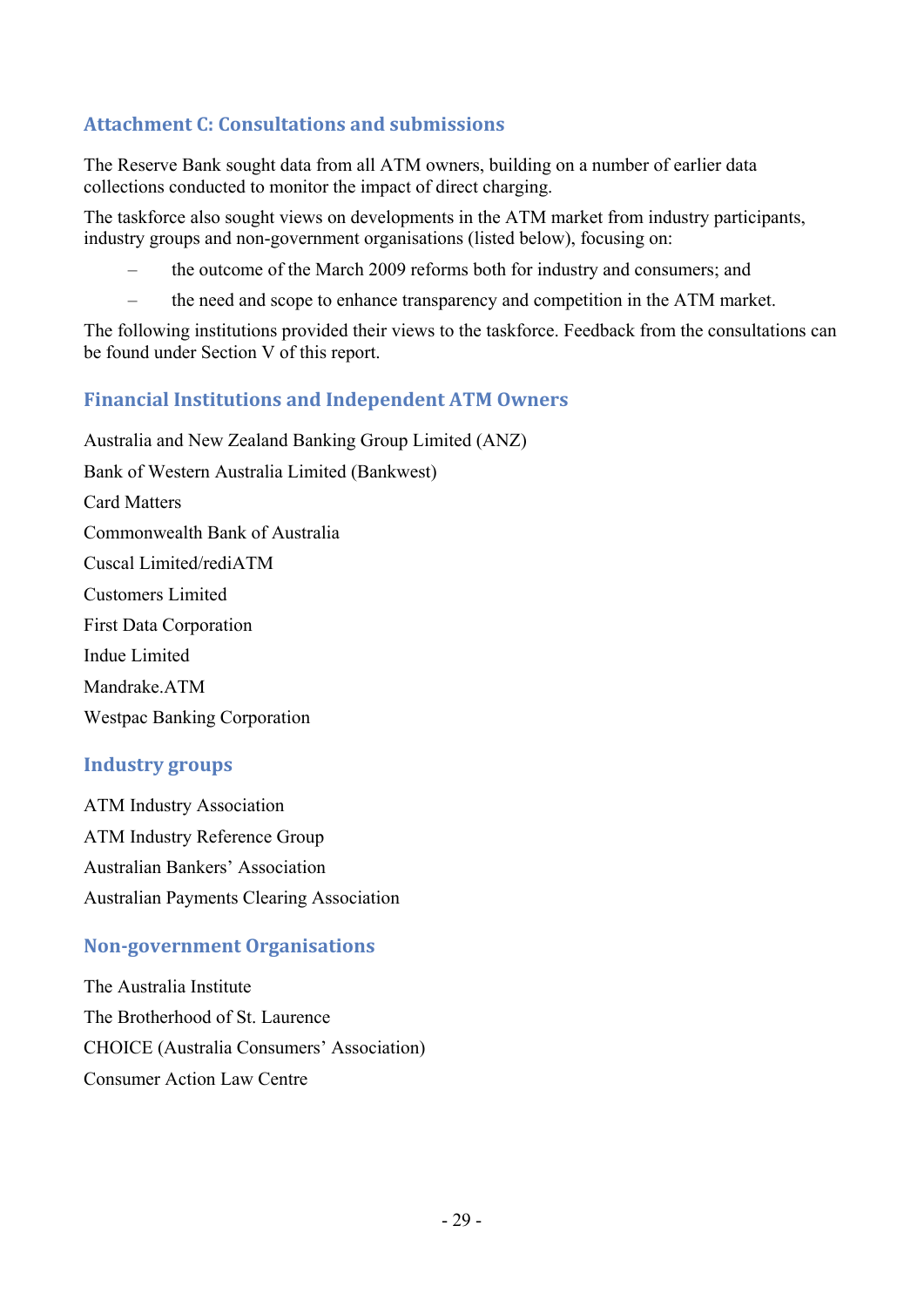#### **References**

**Australian Payments Clearing Association (2011a)**, *Number of ATMs and EFTPOS terminals*, March. Available at http://www.apca.com.au/Public/apca01\_live.nsf/WebPageDisplay/Stats\_Terminals.

**Australian Payments Clearing Association (2011b),** *Consumer Electronic Clearing Stream Manual*, April.

**Bagnall J, S Chong and K Smith (2011),** *Strategic Review of Innovation in the Payments System: Results of the Reserve Bank of Australia's 2010 Consumer Payments Use Study*, RBA, June.

**Bankrate (2010),** *2010 Checking Study*, October. Available at http://www.bankrate.com/finance/checking/bankrate-s-2010-checking-study.aspx.

**Bankrate (2011)**, *2011 Credit Union Checking Study*, February. Available at http://www.bankrate.com/finance/checking/credit-unions-free-checking-champions-1.aspx.

**biallo.de (2011)**, *Erste Banken senken Preise deutlich*, March. Available at http://www.biallo.de/finanzen/Konten\_Karten/biallo.de-umfrage-sparkassen-kassieren-bis-zu-750 euro-fuers-geldabheben.php.

**Fear J (2011)**, 'The Price of Disloyalty: Why Competition has Failed to Lower ATM fees', *Policy Brief* No. 23, The Australia Institute and CHOICE, Sydney, February.

**Filipovski B and D Flood (2010),** 'Reform of the ATM System – One Year On', RBA *Bulletin*, June, pp 37–45.

**Financial Consumer Agency of Canada***, ABM Fees*, June. Available at http://www.fcacacfc.gc.ca/eng/consumers/banking/persAcco/debitCardFees-eng.asp.

**Flood D, J Hancock and K Smith (2011),** 'The ATM Reforms – New Evidence from Survey and Market Data', RBA *Bulletin*, March, pp 43–50.

**Edgar, Dunn & Company (2009), '**Australian ATM Market Study 2008', Report sponsored by First Data, NCR, ITS, Wincor Nixdorf, CUSCAL and Diebold, January.

**Edgar, Dunn & Company (2010), '**2010 Australian ATM Market Study', Report sponsored by Diebold, Wincor Nixdorf and Cashcard, November.

**Lambevski A (2011)**, 'The Price of Choice and Convenience: How Excessive Government Regulation Can Destroy Competition on ATM Fees: A Small Australian Independent ATM Operator's Perspective', *Australian ATM Insider Report* No. 1, Mandrake, Sydney, March.

**RBA and Australian Competition and Consumer Commission (2000),** *Debit and Credit Card Schemes in Australia: A Study of Interchange Fees and Access,* October.

**RBA (2008),** *An Access Regime for the ATM system: A Consultation Document*, December.

**RBA (2009a)**, *An Access Regime for the ATM System*, February.

**RBA (2009b),** 'The Introduction of Direct Charging for ATMs', RBA *Bulletin*, April, pp 1-4.